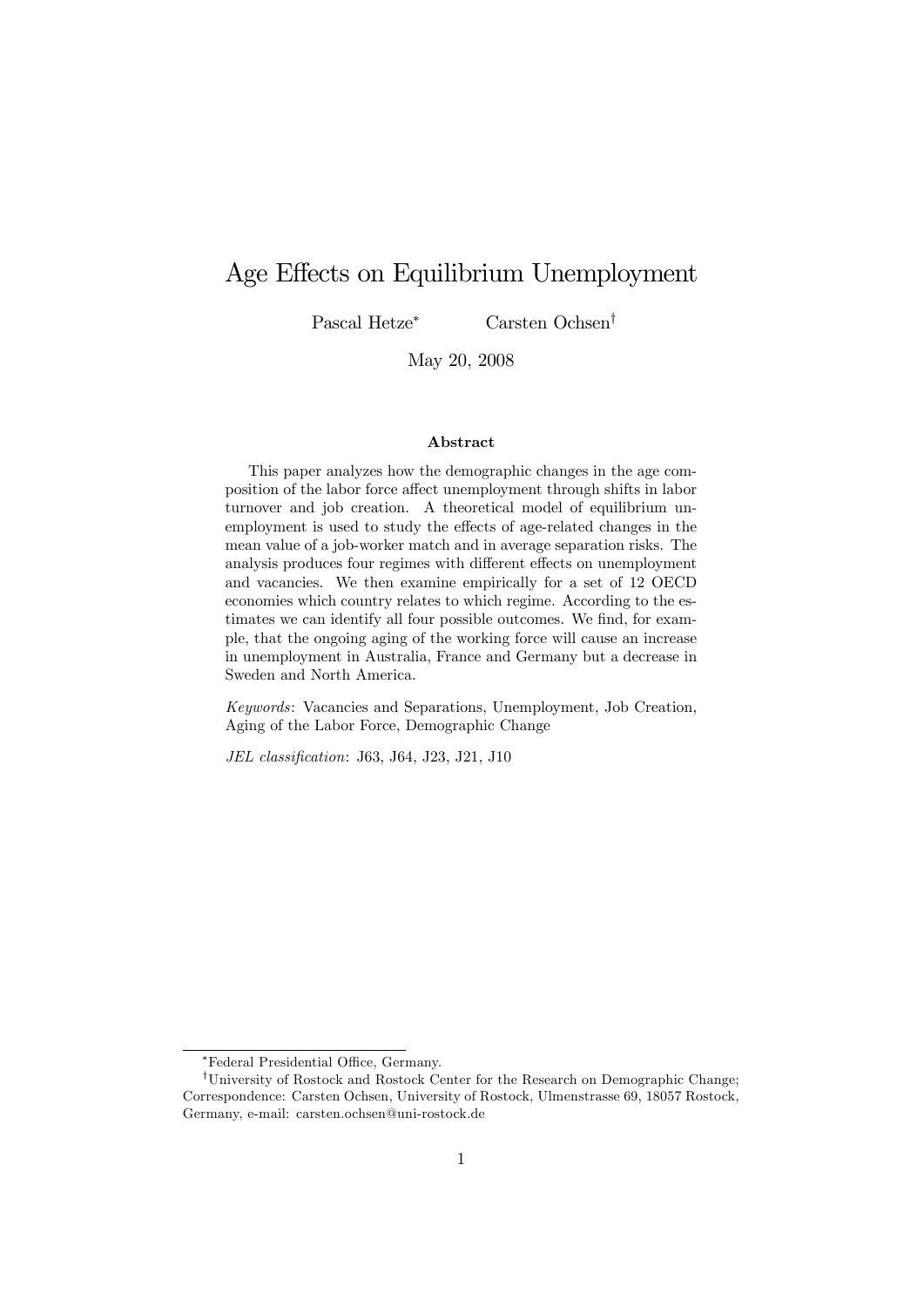# 1 Introduction

Labor markets in developed countries face an increasing challenge from the demographic change, in particular from population aging. Although population forecasts are quite distinct in predicting an increasing share of older people and older workers, the effects of aging on labor market issues such as employment are not fully discovered. This paper sheds light on the impact of an aging working force on job creation, the job-worker matching and the implications for the equilibrium unemployment rate.

The end of the baby boom and the persistent low fertility rates fundamentally changed the age composition of the labor force in many developed countries. During the 1980s and 90s, the ratio of young workers to old ones (here between 15 and 39 years old to those between 40 and 64 years old) declined from 1.7 to 1.0 in Canada, from 1.2 to 0.8 in Germany, from 1.3 to 0.9 in Japan and from 1.5 to 1.0 in the USA.

These demographic changes are already changing the labor markets of the affected economies and even more profound consequences will arise in coming years. One important effect is the increasing appearance of older job seekers and job candidates. However, it is not evident which implications this may have for the job-worker matching in the labor market and, ultimately, for unemployment. The answer to this question may depend on various factors, such as: Are firms equally willing to create jobs for old workers? Do firms see age-related productivity effects or does age discrimination play a role? Which are the aggregate effects on matching if the average job separation rate changes, for example because older workers tend to have a higher job loyalty?

To a certain extent, age-related impacts on employment and job-worker matching are documented in the economic but also in the psychological literature. Pissarides and Wadsworth (1994) and Burgess (1993) find evidence for Great Britain that rates of job separation are higher for young workers because a higher proportion undertakes on-the-job search. Hence, the demographic change may reduce flows in the labor market as Coles and Smith (1996) argue in their study for England and Wales, saying that job-worker matching decreases with an older working population. Job separations and low hiring rates for older workers can be the result of age-discrimination (Johnson and Neumark, 1997; Büsch et al. 2004, Charness and Villeval, 2007) and pretended or actual productivity differentials (Haltiwanger et al. 1999, Daniel and Heywood, 2007). Productivity may increase with age if job experience is important (Autor et al., 2003) or decline if human capital depreciates over life time, in particular due to technological change or a loss of manual abilities (Bartel and Sicherman 1993, Hellerstein et al. 1999, Bˆrsch-Supan 2003, Ahituv and Zeira 2005). Concerning cognitive abilities, the age effect is more complex. The ability of information processing is lower for senior workers (Baltes and Lindenberger, 1997) which makes it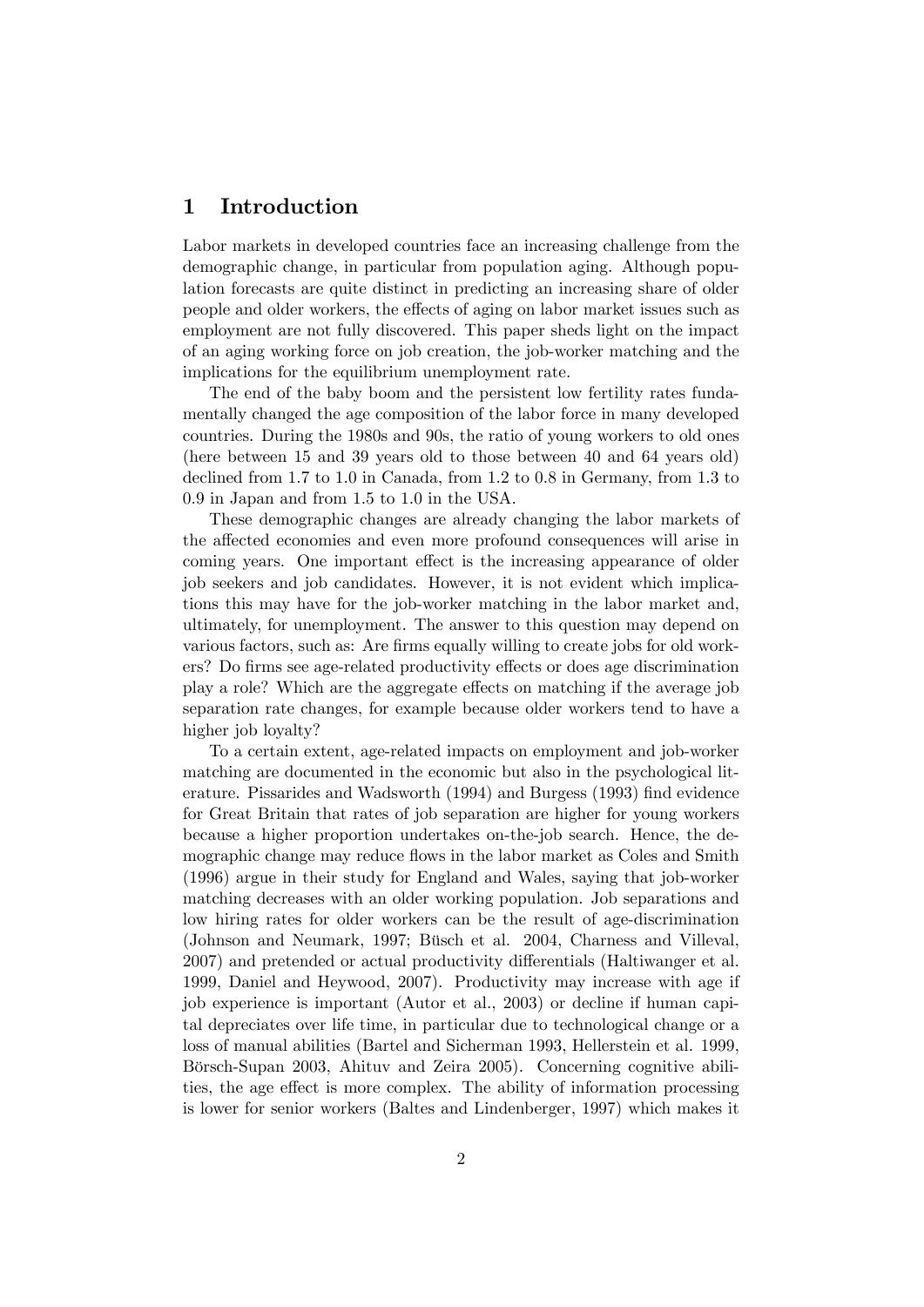difficult to employ older workers in some challenging jobs such as, for example, in flight control. Employment effects may also stem from differences between the age-earning profile and the age-productivity profile, for which Lazear (1979), Hutchens (1987, 1989) provide empirical evidence. According to these Öndings, earnings increase with age more than productivity grows. Firms receive benefits from this productivity-wage differential if employees are young, but the benefits reduce with their age and might become even negative. As a consequence, firms may intend to get rid of their older employees and aging of the labor force may be the reason for an increase in the total number of dismissals. However, psychological research indicates that aging does not induce a general decline in individual productivity because other capabilities can compensate for the deficits. Instead, tests of the effectiveness of training measures imply that older adults show only a larger variance in their results (see e.g. Kubeck et al. 1996).

While age effects on the matching equilibrium are noticeable, they do not allow a definite conclusion for a change in unemployment in an aging labor force. This is because different effects occur, such as, for example, the assumed higher productivity but lower job loyalty of younger employees, which affect the matching equilibrium in opposite ways. One simple way to estimate the effects of the age structure on unemployment is the shiftshare approach. An example is Shimer (1998), who attributes changes in US unemployment to variations in the population shares of age groups with low and high age-specific unemployment rates. However, this approach does not consider age-related changes in labor demand. The papers most closely related to ours are Shimer  $(2001)$  and Nordström Skans  $(2005)$ , who estimate the impact of changes in the population share of the young (age 16 to 24) on unemployment. In their analysis of U.S. and Swedish local labor markets respectively, they find that unemployment tends to be lower if many young people supply labor. Shimer (2001) argues that a high proportion of young workers is an incentive for firms to create new jobs because younger workers undertake more search activities which reduce the recruitment costs for the  $firms.<sup>1</sup>$ 

However, some aspects of the relationship between aging and employment may be country specific so that an empirical analysis of one or two countries cannot display the whole picture. For example, age discrimination or age-related productivity differentials can be subject to national labor market institutions and business cycle effects. Therefore, the comparison of different economies should bring new insights into the understanding of

<sup>&</sup>lt;sup>1</sup>There are more demographic impacts on the labor market discussed in the literature. Important examples are: labor supply and the role of the social security systems (Breyer and Stolte, 2001; Ehrlich and Kim 2005), employment effects of changes in consumption (Batey and Madden, 1999), and growth effects (Miles, 1999; Bloom and Canning 2004). For an overview and more effects see Börsch-Supan, 2003 and Johnson and Zimmermann, 1993.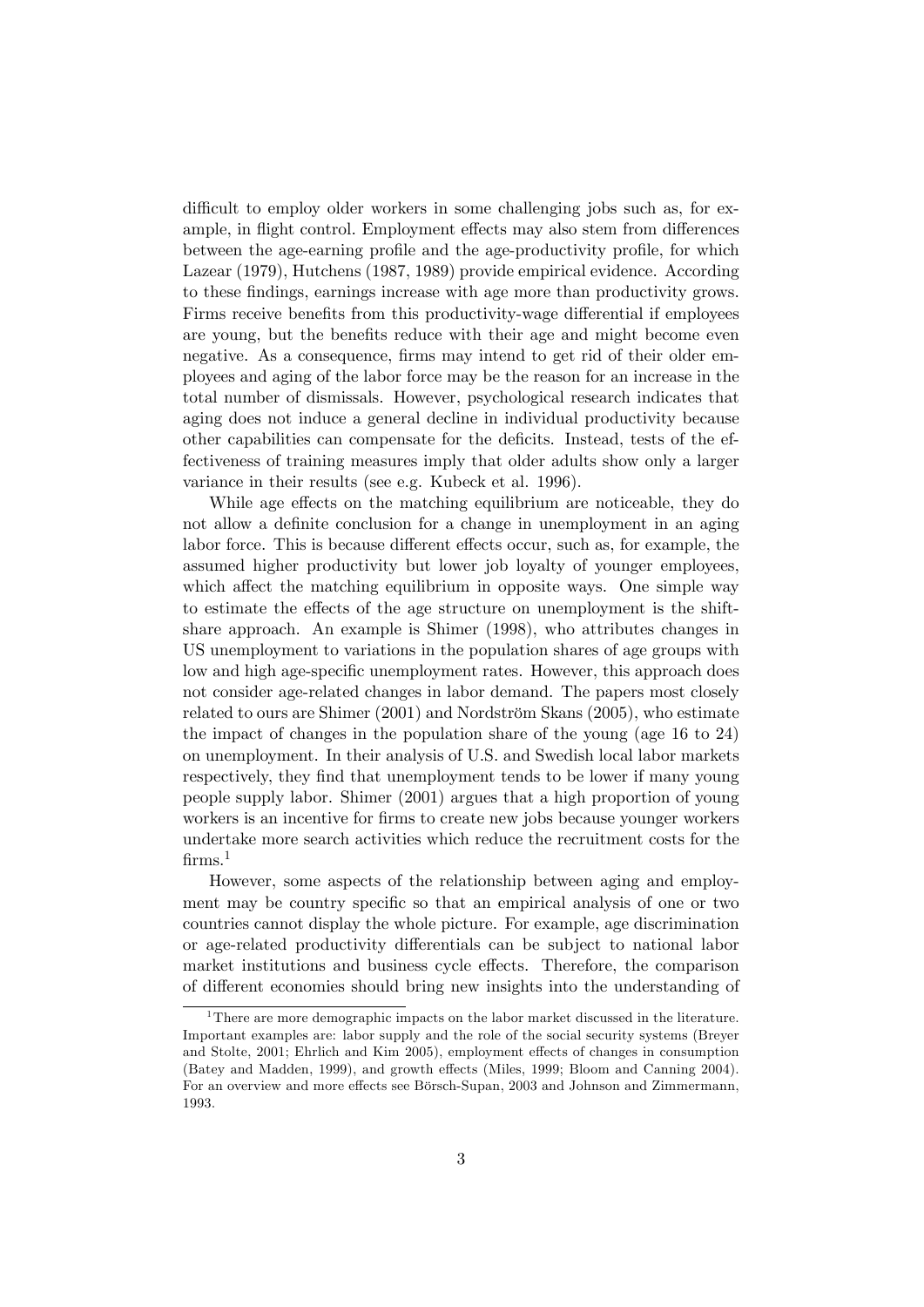employment effects of an aging labor force. Moreover, more attention should be given to the labor-demand side, i.e. the willingness of firms to open vacancies, and to differences between young and experienced, not necessarily old workers. The willingness to create new jobs is expected to change not only because of variations in the cohort sizes but also because of expected changes in job mobility and average labor productivity in an aging labor force. Furthermore, many employment-relevant attributes change neither just after the career start nor some years before retirement but in the middle of the working life. Examples would be: seniority effects on productivity lose significance after some years, job mobility is different before and after starting a family and the risk of a job-worker mismatch and job separation is particularly high in the worker's early career.

The following analysis undertaken to identify the demographic effects on equilibrium unemployment, provides theoretical implications and empirical findings to the problem. First, we extend the standard Pissarides (2000) model of equilibrium unemployment by two age groups. Then age-related effects are introduced with the consideration of an assumed productivity differential between the two groups and with age-specific separation risks. The new matching equilibrium results in four different labor-market regimes of an aging labor force with different combinations of changes in the Beveridge curve and job creation. Only in two regimes the demographic impact on unemployment is clear-cut. To capture the demographic effects empirically, this paper is the Örst approach, to our best knowledge, to estimate both the Beveridge curve and the job creation curve. The estimates with macro data for 12 OECD countries re-produce the four regimes. Hence, strong evidence for changes in unemployment caused by an aging labor force can be found only in some countries. Our results suggest that some countries are better prepared to deal with the demographic challenges. For example: Canada, Sweden and the USA are expected to experience positive employment effects from an increase in the share of workers of age 40 and older. In contrast to this, aging of the labor force may cause a rise in unemployment in Australia, France, and Germany.

The remainder of the paper is organized as follows. In section 2 we model equilibrium unemployment under the assumption of age-related heterogeneity in the labor force. Section 3 presents the econometric model and reports the estimation results. Finally, we summarize our results in section 4.

# 2 The Theoretical Model

Our modeling extends the original framework of search and equilibrium unemployment (see Pissarides, 2000) with the distinction between younger and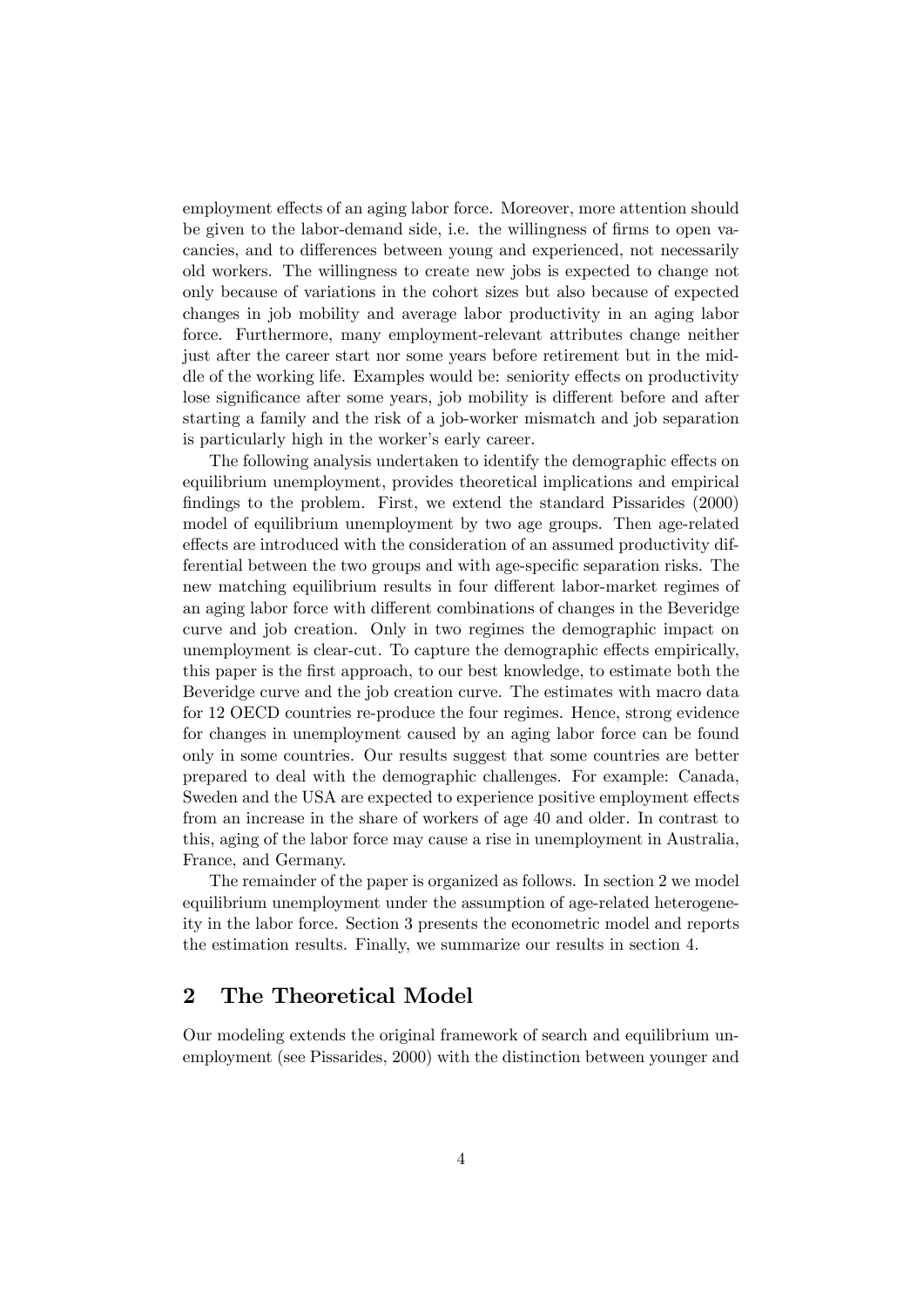older workers and age-related effects of job creation and job destruction.<sup>2</sup> The standard model implies that countries with an older labor force will have lower unemployment rates. This is due to the simple assumption that young workers are born into unemployment. In contrast to this, we ignore "births" and "deaths" in the labor market but analyze the effects on equilibrium unemployment if younger and older workers differ in some individual characteristics. From this it follows that changes in the age structure can have ambiguous effects on unemployment.

The way we introduce heterogeneity into the labor force follows Acemoglu (1997), who distinguished between high-skilled and low-skilled workers. In contrast to this, we differentiate between younger and older workers who may generate different levels of surplus for firms if they fill a vacancy. We consider age-sensitive differentials in labor productivity, wages, and separation risks. The purpose of the setting is to be general enough to catch the different ways of how shifts in the age composition can affect equilibrium unemployment via job creation and job destruction. Due to the generality we can apply our theoretical results to a macroeconometric model in section 3 to analyze how the demographic change influences unemployment.

# 2.1 Matching and Equilibrium Worker Flows

There are two types of agents, workers and firms. All agents are risk neutral and discount the future at rate  $r$ . From the individual attributes  $i$  of workers we consider age as the only relevant factor here. Hence the labor force is divided into two age groups which have a share of  $p$  and  $1-p$  respectively. Later in the empirical part we cut the labor force within the group of prime age workers. Therefore, we henceforth denote the two groups as the younger workers, y, and the older workers, o. Workers are either employed or unemployed which means that they seek for a new job. The average rate of unemployment in a continuum of workers, normalized to 1, is then composed of the age-specific rates weighted at the relevant population share,  $u = (1 - p) u<sub>o</sub> + p u<sub>y</sub>$ . The share of younger workers in the unemployment pool is  $p\tilde{u}_y$  and the one of older workers is  $(1-p)\tilde{u}_o$ , with  $\tilde{u}_i=u_i/u$  denoting the relative unemployment risk at age  $i = [y, o]$ . Hence, the age composition of the unemployed has a demographic and an economic element as the relative unemployment risk can be different from unity.

A Örm can be in one of the three states: It is inactive at zero return, it seeks for a worker at search costs, or it hires one worker, starts production and earns profits. Vacancies are equally open to younger and older workers.

<sup>&</sup>lt;sup>2</sup>We analyze the effects of aging of the labor force but ignore effects from a population decline. The reason for this is that most empirical studies find constant returns to scale of matching functions. Petrongolo and Pissarides (2001) provide an overview of the related literature. Therefore, the pure population size has no effect on matching and search equilibrium in the labor market.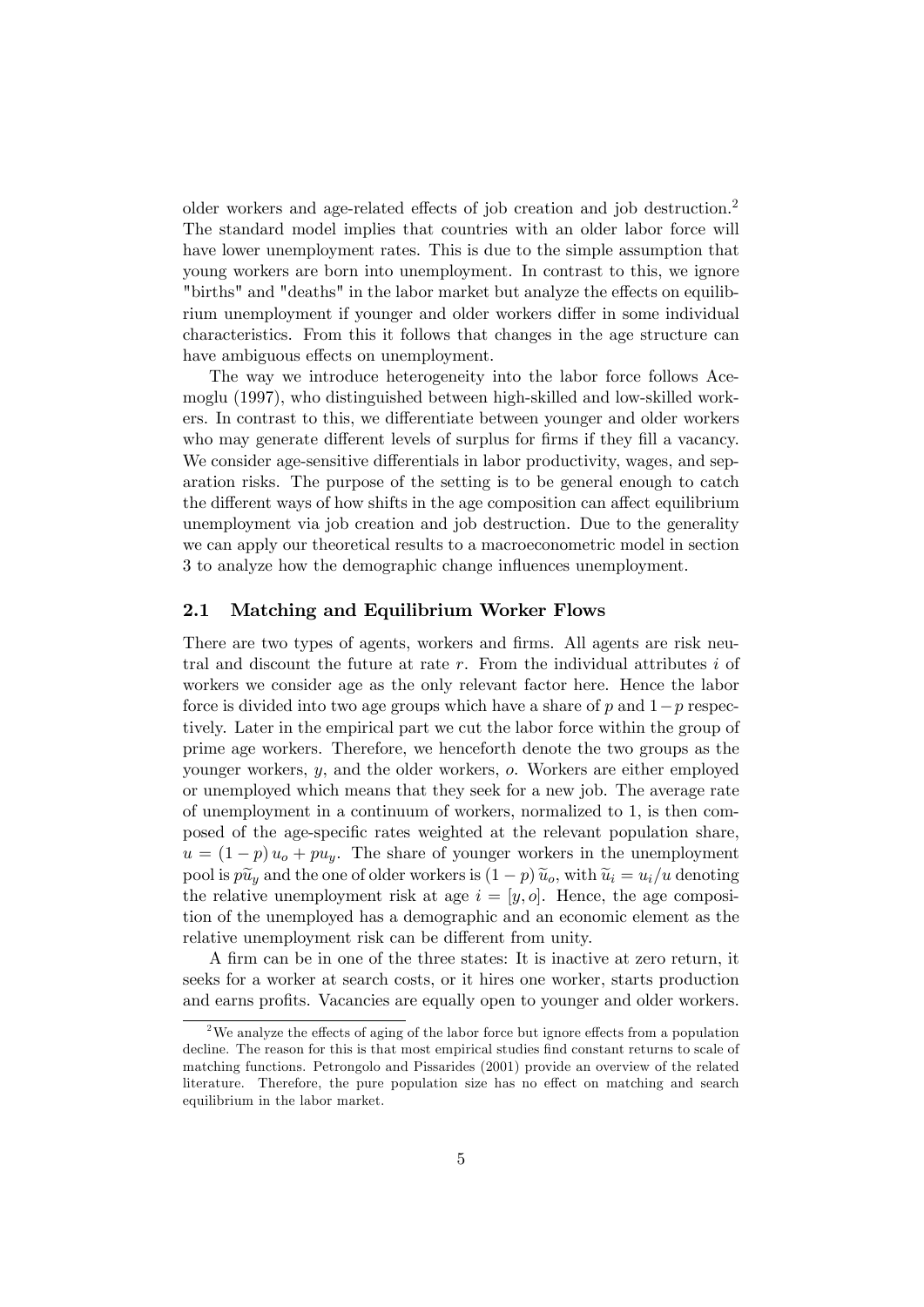We show later that we receive a pooling equilibrium indeed if search costs are equal to the benefits from waiting for a better performing younger or older worker.

Search frictions limit the matching of unemployed and vacancies. New employment relations are created through a standard matching technology which forms the number of matches from the number of unemployed workers and the number of vacancies. Hence,  $m = m(u, v)$  is the flow rate of matches formed, with v denoting the vacancy rate. As standard,  $m(u, v)$ exhibits constant returns to scale in its two arguments, is continuous and differentiable, and  $m(u, v) < \infty$ . Equilibrium in search models usually critically depends on a measure of the tightness of the labor market defined as  $\theta = v/u$ . This is because  $\theta$  determines how successful search is. A firm with a vacancy meets a job seeker at a rate  $q(\theta) = m(u, v)/v$ , decreasing in the vacancy-unemployment ratio. We assume that the matching technology is random in the sense that if the proportion of younger workers in the unemployment pool is  $p\tilde{u}_y$ , then the conditional probability that a vacancy is filled with a younger worker is  $p\tilde{u}_y$ , too. Equivalently, a job seeker finds a new employment at rate  $\theta q(\theta)$  which is identical for both age groups as vacancies do not differentiate between younger and older candidates.

Job-worker matches have a finite time horizon. Once formed, matches have a constant risk to come to an end and the state of a firm changes to new search or inactivity. Separation takes place because of idiosyncratic shocks which hit all matches at the same probability s. In addition to this, agerelated shocks are possible. Let  $\tau_o$  and  $\tau_y$  denote the rates which indicate the added risk that the match ends as the worker is older or younger. The rates may also include different quitting rates, for example because of family moves etc. The age-related separation rates are added to  $s$  to define the risk of losing the joint surplus of a job-worker match.

Unemployment rates of younger and older workers evolve according to job creation and job destruction. Age-related separations risks and employment rates give the flow into unemployment, the matching rate yields the transition probability for the unemployed:

$$
\dot{u}_i = (s + \tau_i) (1 - u_i) - \theta q(\theta) u_i.
$$
\n<sup>(1)</sup>

From  $\dot{u}_i = 0$  it follows that the age-specific rate of equilibrium unemployment is  $u_i = (s + \tau_i) / (s + \tau_i + \theta q(\theta))$ , with  $i = [y, o]$ . The summation of the two unemployment rates weighted at the respective population proportions then yields the Beveridge curve (BC):

$$
u = \frac{s + \tau_o}{s + \tau_o + \theta q(\theta)} + p(u_y - u_o). \tag{2}
$$

This is the standard BC plus an age-related effect which disappears if the separation rate is identical for younger and older workers. Otherwise, an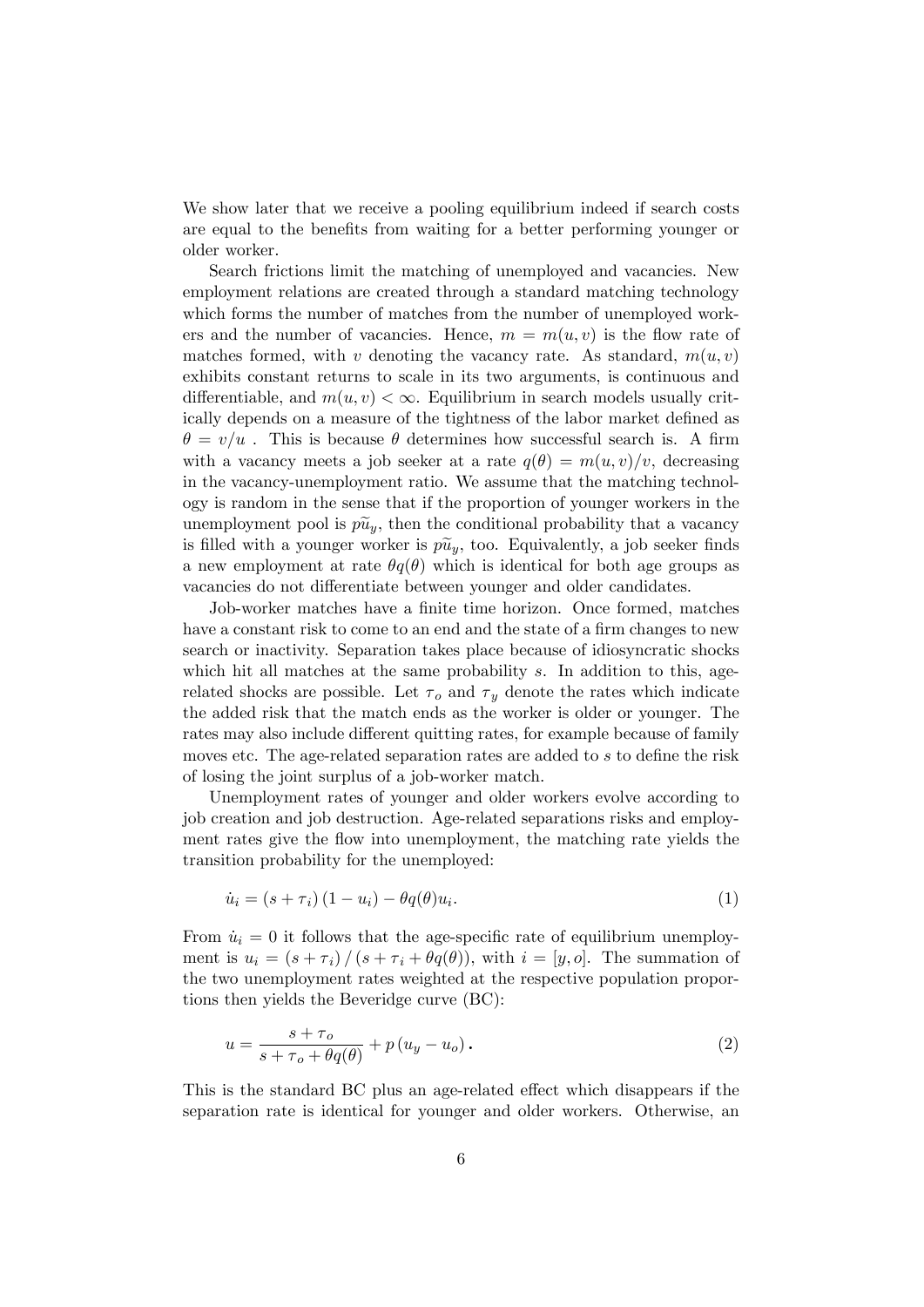increasing proportion of that age group with the higher separation rate increases job destruction and unemployment. Furthermore, the unknown  $\theta$ in BC determines equilibrium unemployment and is explained by the willingness by the firms to create vacancies. Firms employ younger and older workers but the surplus from a match can be different. Hence, we analyze next how job creation, and therefore  $\theta$ , depend on the age structure.

### 2.2 Firms

Whether firms create new jobs or remain inactive is subject to the benefits they receive and the costs they have to pay during their market activities. The benefits and costs include the (present discounted) value of the states: Match with an older worker  $J_o$ , match with a younger worker  $J_v$ , and unfilled vacancy  $V$ . The values satisfy the Bellman equations

$$
rJ_o = \mu - w_o - (s + \tau_o)(J_o - V),
$$
\n(3)

$$
rJ_y = \mu + \delta - w_y - (s + \tau_y)(J_y - V), \qquad (4)
$$

$$
rV = -\gamma + q(\theta) (J - V). \tag{5}
$$

Firms receive revenues  $\mu$  from selling the output if an older worker is employed, while they pay the wage  $w<sub>o</sub>$  as compensation. Equivalently, a younger worker produces the value  $\mu + \delta$  and earns  $w_y$ . Experience and lower training costs favor older workers but a lower depreciation of human capital is an argument for a higher productivity of younger workers. As it is not clear which effect dominates, we do not fix the sign of the output differential so that  $\delta \geq 0.3$  The job-worker match ends at the probability  $s + \tau_i$ , in which case the value of the match is replaced by the value of an unfilled vacancy. The vacant job costs  $\gamma$  per unit time and changes state according to the Poisson Process at rate  $q(\theta)$ . The change of state yields net return  $J - V$ with  $J$  denoting the expected value of a filled vacancy. As the firm can meet two types of workers, we consider that the worker is younger at the probability  $p\tilde{u}_y$  and he is older at the probability  $(1-p)\tilde{u}_o$ . The probabilities are equal to the relative shares of younger and older workers in the unemployment pool. Therefore, the expected value of filling the vacancy is:

$$
J = p\widetilde{u}_y J_y + (1 - p)\widetilde{u}_o J_o.
$$
\n<sup>(6)</sup>

As revenues exceed costs in any case, a job-worker match is always more profitable than a vacant job.

<sup>&</sup>lt;sup>3</sup>See Börsch-Supan (2003) and Hutchins (2001) on the difficulty of the measurement of individual age-related productivity.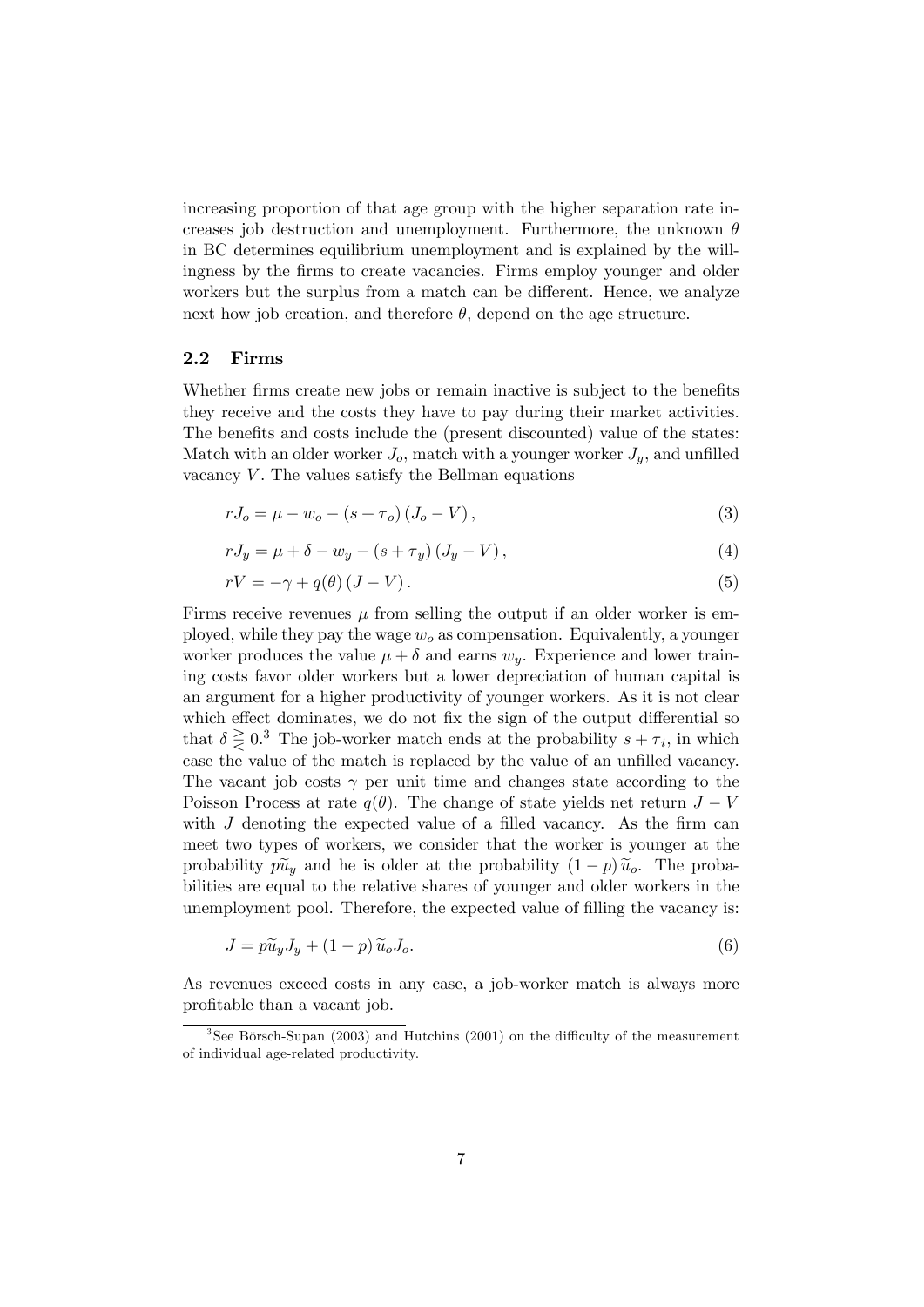#### 2.3 Workers

Workers have an impact on the equilibrium outcome through their role in wage determination. The employment of an older or a younger worker provides different returns to the firms. For this reason, a job should bring a different income also for the two types of workers. Consequently, older workers earn  $w<sub>o</sub>$  and younger ones  $w<sub>y</sub>$  when employed and they receive some real return  $b$  during job search. Typically the major component of  $b$  are unemployment insurance benefits. As these payments have only little agesensitive elements, we assume the same rate b for older and younger job seekers. Let U and W denote the present-discounted value of the expected income stream of an unemployed and an employed worker, respectively. The unemployed get benefits  $b$  and in unit time they can expect to move into employment at the probability  $\theta q(\theta)$ . In this case they gain W but lose U. The chance to find an employment is equal for older and younger workers as firms do not advertise age-segregated vacant jobs. The permanent income of employed workers is different from the constant wage as the match ends for an individual at probability  $s + \tau_i$  and the status changes from W to U. Hence, individuals at age  $i = [o, y]$  can expect benefits from labor supply which satisfy

$$
rU_i = b + \theta q(\theta) (W_i - U_i)
$$
\n<sup>(7)</sup>

during job search and

$$
rW_i = w_i + (s + \tau_i)(U_i - W_i)
$$
\n
$$
(8)
$$

if they are employed. Though workers of any age can fill the same vacancy, a wage differential between  $w<sub>o</sub>$  and  $w<sub>y</sub>$  reflects that older and younger workers can be of different value for a firm. The separation risk also varies with age  $(\tau_o \leq \tau_y)$ . This affects the probability of a change of state towards unemployment and consequently affects the expected values of  $W_i$  and  $U_i$ . As usual we assume that  $w_i > b$  and workers do not give up their jobs due to a higher alternative income.

# 2.4 Equilibrium

The final determination of the market tightness and, hence, equilibrium job creation demands two things. First, wage determination has to specify the labor costs so that firms can evaluate the actual value of filling a vacancy. And second, the age-related job-worker matches have to satisfy the pooling  $\alpha$  condition,<sup>4</sup> which leads to vacant jobs that do not distinguish between older

 $4A$  separating equilibrium either means the exclusion of one age group or the exclusion of age effects. Both results contradict the purpose of our analysis. Moreover, only few advertisements of vacancies have information about a minimum or a maximum age of successful candidates.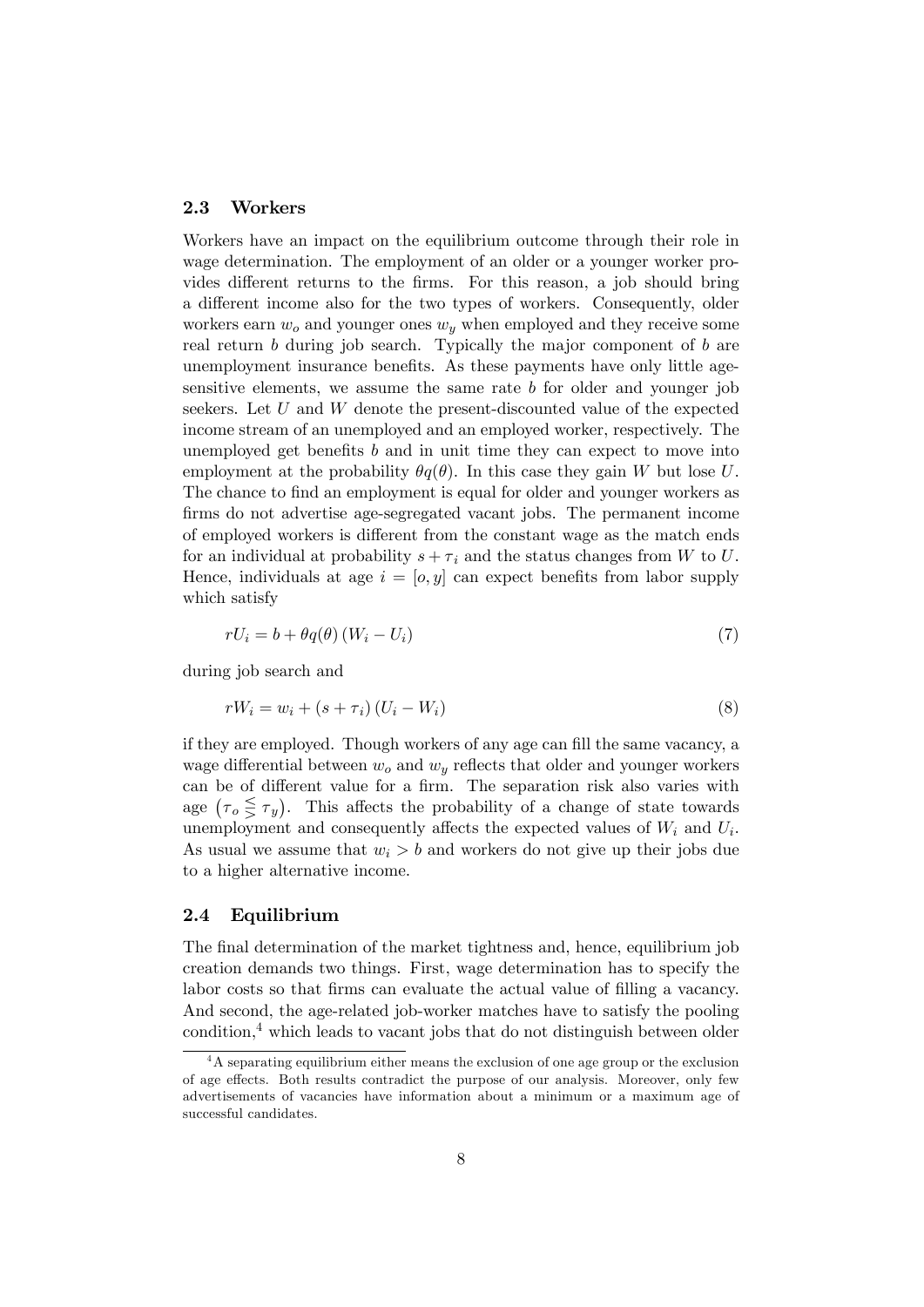and younger workers. From this it follows how job creation complements the BC to establish equilibrium with  $w^*, u^*, \theta^*$ .

Wages are derived from the Nash bargaining solution. The wage for older and younger workers is the rate  $w<sub>o</sub>$  and  $w<sub>y</sub>$  respectively that maximizes the weighted product of the worker's and the firm's net return from an employment. While the worker gains  $W_i$  but loses  $U_i$  if she starts a new job, the firm gives up  $V$  for  $J$ . The share of the total benefits that each party receives depends on a measure  $\beta$  which is usually interpreted as the bargaining power of the workers. As shown in Appendix, the bargaining outcome yields the age-sensitive wages:

$$
w_o = \frac{(1 - \beta) b + \beta \mu \left[1 + \frac{\theta q(\theta)}{r + s + \tau_o}\right]}{1 + \beta \frac{\theta q(\theta)}{r + s + \tau_o}},\tag{9}
$$

$$
w_y = \frac{\left(1 - \beta\right)b + \beta\left(\mu + \delta\right)\left[1 + \frac{\theta q(\theta)}{r + s + \tau_y}\right]}{1 + \beta\frac{\theta q(\theta)}{r + s + \tau_y}}.\tag{10}
$$

Employed workers receive a pay between income during job search (b) if  $\beta = 0$  and the total revenues generated by the employment  $(\mu, \mu + \delta)$  if  $\beta =$ 1. Values of  $\beta$  between zero and unity consider a twofold effect of a higher probability of reemployment  $\theta q(\theta)$ . First, the lower bound of bargaining outcome increases with  $\theta q(\theta)$  because it is easier to find another vacant job and the threat level is lower that the application for a job is rejected. Second, the upper bound decreases with  $\theta q(\theta)$  because firms have to wait longer until they can fill a vacant job. This reduces the total benefits from market activities which can be shared among firms and workers.

Productivity and wages of the workers differ with age. While a vacant job generates zero revenues  $(V = 0)$ , otherwise firms would create an infinite number of jobs, the filled vacancy has a positive value for a firm. In consideration of the age-related wages, it then follows from eq. (3) and eq. (4) that the value of employing an older worker is

$$
J_o = \frac{(1 - \beta)\mu + (\beta - 1)b}{r + s + \tau_o + q\theta\beta},\tag{11}
$$

whereas the younger worker generates a value of

$$
J_y = \frac{(1 - \beta)(\mu + \delta) + (\beta - 1)b}{r + s + \tau_y + q\theta\beta}.
$$
\n(12)

The dissimilarity in the equations implies that firms may prefer to meet a younger or an older job seeker if they have a vacant job. One age group can have a higher productivity-wage ratio or a lower quitting rate so that it is more valuable to hire workers from this age group. However, firms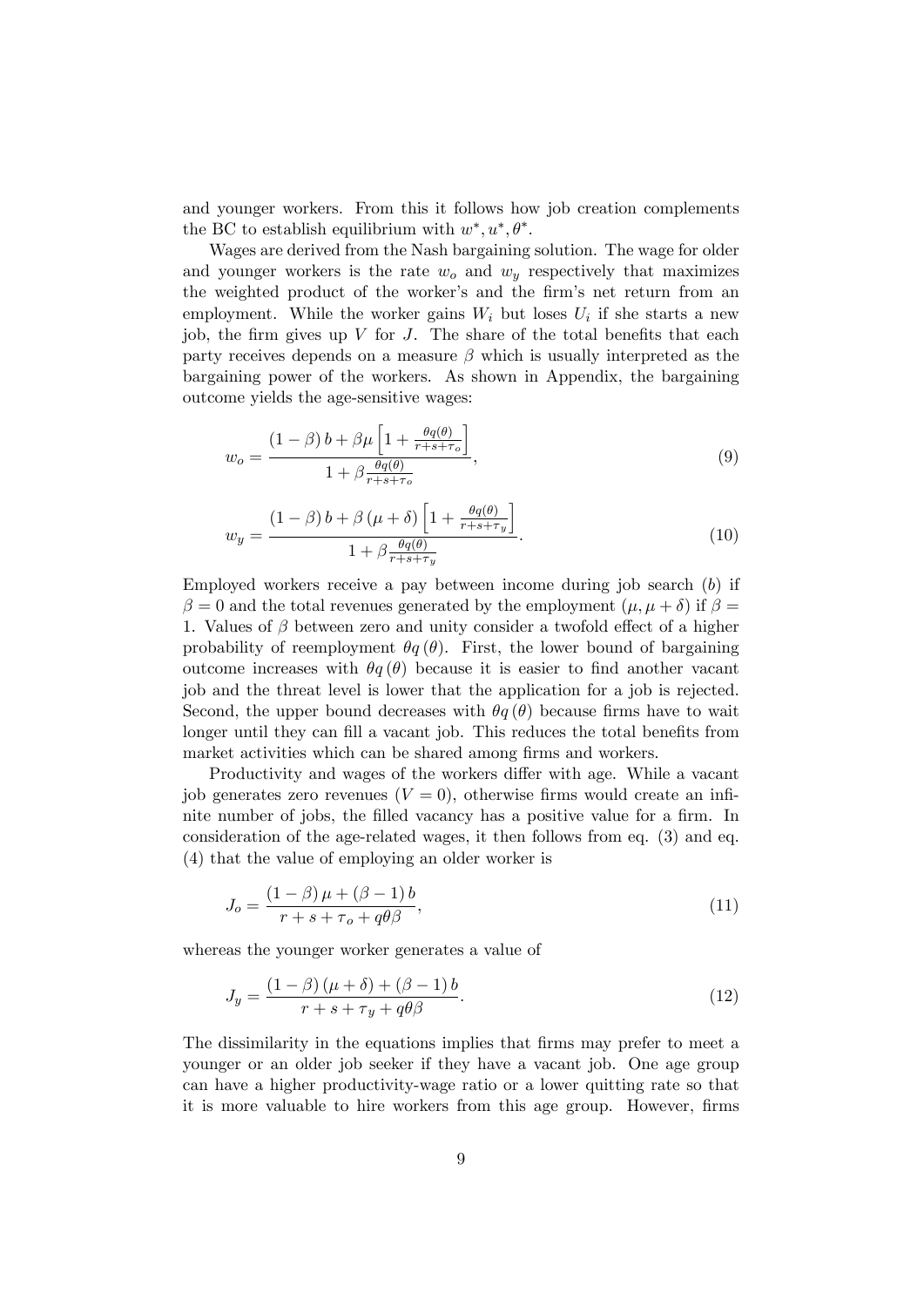also know that search will continue and cause further costs if they refuse a job candidate. The candidates are stochastically drawn from the pool of unemployed and are younger at the probability  $p\tilde{u}_y$  and older at the probability  $(1-p)\tilde{u}_o$ . If the drawing brings the inferior candidate and the firm rejects an employment, the firm expects to pay  $\gamma$  over an additional  $q(\theta)$  period. Therefore, firms will accept the first applicant for work as long as extra costs of rejection are equal to the extra gain through employing a superior worker. In this case the expected value of a vacancy is zero because waiting is worthless. This holds true if  $J = \gamma/q(\theta)$  and with eq. (6), the equation for the expected  $J$ , we have:

$$
J_o = \frac{1}{1 - p} \left( \frac{\gamma}{q(\theta)\widetilde{u}_o} - p \frac{u_y}{u_o} J^y \right).
$$
 (13)

This is the condition for a pooling equilibrium in which vacancies are open for both age groups. Only the market tightness is variable and guarantees the identity of eq. (13). Rearranging yields the job creation condition:

$$
\frac{1}{q(\theta)} = \frac{(1-p)\,\widetilde{u}_o}{\gamma} \frac{\mu - w_o}{r + s + \tau_o} + \frac{p\widetilde{u}_y}{\gamma} \frac{\mu + \delta - w_y}{r + s + \tau_y} \tag{14}
$$

The vacancy-matching ratio  $1/q(\theta)$  is an indicator for job creation. Firms open more vacancies for a given number of job seekers if  $1/q(\theta)$  increases. It is obvious that easy search and high profits foster job creation.

Steady state equilibrium  $(\theta^*, u^*, w_o^*, w_y^*)$  satisfies the flow equilibrium  $(2)$ , the job creation condition (14), and the two wage equations (9) and (10). Job creation and the wage equations yield the market tightness. Together with the BC equilibrium unemployment is fixed.

## 2.5 The Effects of the Age Structure

A change in the age structure, for example less younger workers due to persistent low fertility rates or baby boomers who grow old, will affect equilibrium unemployment if older and younger workers differ in the considered attributes. Hence, we analyze next the comparative static effects of a change in the share of younger workers  $(p)$  on equilibrium.

From the job creation condition it follows that the market tightness responds to a change in p according to:

$$
\frac{\partial \left(\frac{1}{q(\theta)}\right)}{\partial p} = \frac{1}{\gamma} \left(\widetilde{u}_y J_y - \widetilde{u}_o J_o\right). \tag{15}
$$

The willingness to create a vacancy,  $1/q(\theta)$ , decreases (increases) due to a fall in p if  $\tilde{u}_y J_y > \tilde{u}_o J_o$  ( $\tilde{u}_y J_y < \tilde{u}_o J_o$ ). The age structure has no effect on job creation under the assumption that  $J_y/J_o = \tilde{u}_o/\tilde{u}_y$ . This means that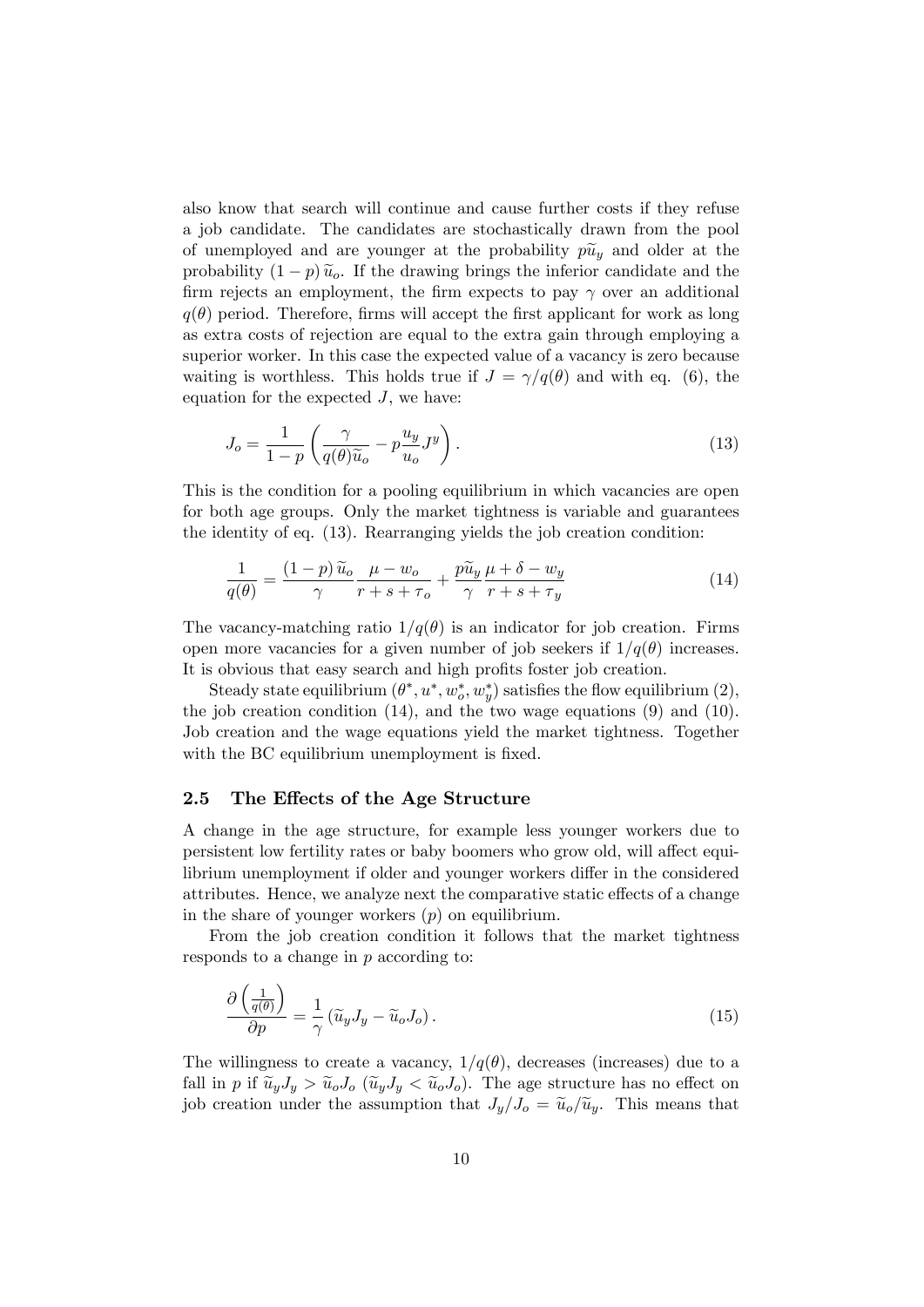different age-related effects, such as the separation risk and the productivity differential, cancel out each other. The condition for this is:

$$
\delta = (\mu - b) \left( \frac{u_o}{u_y} \frac{r + s + \tau_y + \beta q(\theta)\theta}{r + s + \tau_o + \beta q(\theta)\theta} - 1 \right).
$$
\n(16)

However, it is more gainful to employ a younger than an older worker if  $\delta$  is larger than the right-hand side of the equation. Meeting a younger worker is less likely for a firm with a vacant job as soon as their share  $p$  decreases. Consequently, fewer firms seek for new employees if  $\delta > \eta$  as the firms now expect lower returns to an advertised vacancy. Hence,  $\theta$  declines and  $1/q(\theta)$ declines. The opposite holds true if  $\delta < \eta$  and  $\theta$  increases because firms prefer older workers and their share in the labor force  $(1 - p)$  grows.

As individuals of different age may have different separation rates, the flow equilibrium changes if  $p$  varies. The age proportion of younger workers changes the BC of equation  $(2)$  in case of differences in the relative unemployment rates due to age-related separation risks, and we have:

$$
\left. \frac{\partial u}{\partial p} \right|_{\partial \theta = 0} = (\tau_y - \tau_o) \frac{\theta q(\theta)}{[s + \theta q(\theta)] [s + \theta q(\theta) + \tau_y + \tau_o] + \tau_y \tau_o}.
$$
 (17)

The second term is always positive and therefore a decline in  $p$  reduces the average flows in the labor market if younger workers separate more often from jobs. A higher proportion of older workers then reduces the labor turnover and less job-worker pairs have to be matched. It follows from the standard matching technology that, given a constant job creation, a lower total separation risk correspond to less equilibrium unemployment.

Figure 1 shows equilibrium in the vacancy-unemployment space and illustrates the effects which can arise if the age structure influences flows in the labor market and job creation. The steady state condition for unemployment is the BC which is convex to the origin by the properties of the matching technology. As usual, the BC is downward sloping. Unemployment is low if the vacancy rate is high because job seekers find easily new employments. The JC is the curve that maps the job creation condition. Firms prefer a large pool of unemployed because then they find easily appropriate candidates for their vacancies and save search costs. Hence, Örms create more jobs if unemployment is high and the JC slopes upwards.

Taking the old equilibrium as a starting point, four different outcomes may occur if the ratio of younger to older workers decreases.<sup>5</sup> The results are denoted as regime (1) to (4) henceforth. In regime (1) older workers increase the mean separation risk and due to an unfavorable productivity-wage ratio they are the less preferred by the firms. A growing share of older workers

<sup>&</sup>lt;sup>5</sup>We analyze the case of a decrease in p because this will take place in the coming years in nearly all developed countries.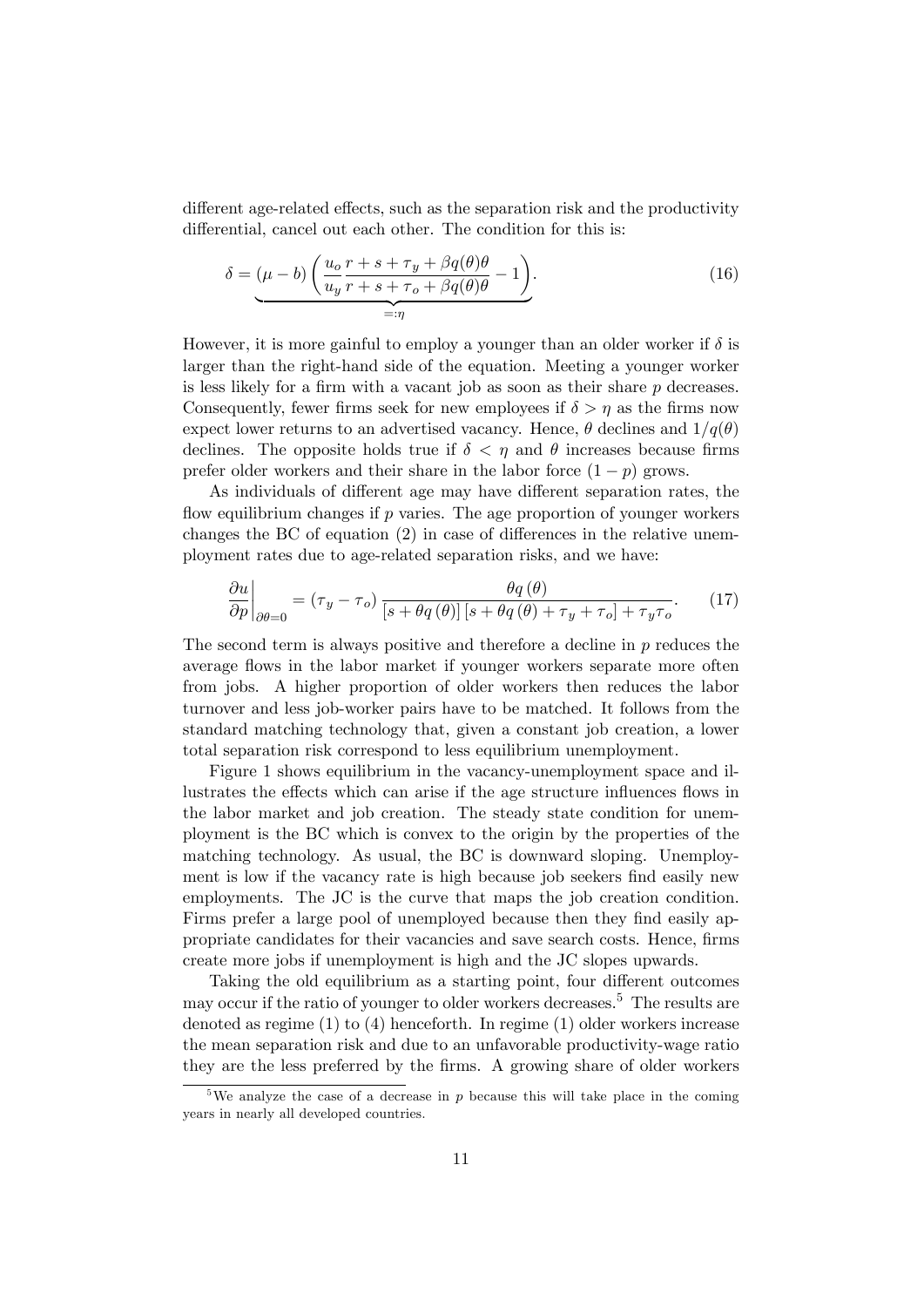

Figure 1: The effects of aging on the search equilibrium

then implies that the BC shifts outwards and the JC rotates clockwise. The result is that unemployment increases clearly but the effect on the vacancy rate is ambiguous. Regime (2) implies that firms still prefer younger workers who become fewer. However, older workers reduce the labor turnover and the BC consequently shifts inwards. From this it follows that less vacant jobs are available, but it is not clear-cut whether this leads to higher unemployment as also fewer job-worker matches get terminated and less people look for a reemployment. Unemployment decreases if the reduced labor turnover is combined with a favorable productivity-wage ratio of older workers. This takes place in regime  $(3)$ . Finally, firms can intensify job creation because older employees are a superior workers, but it is not clear whether this reduces unemployment if older workers have a high separation risk. The resulting increase in labor turnover is accompanied by more vacancies but the total employment effect in regime  $(4)$  is ambiguous.

The four results are also summarized in Table 1. Note that if more older workers in the labor force imply negative (or positive) employment effects, this applies not only to the older but also to the younger workers. The increase or decline in job creation has the same consequence for all job seekers, which can be either higher or lower chances for filling a vacant job. Regime 1 is less advantageous than the others because it implies that the demographic change is followed by a rise in unemployment. This poor result can arise because of misleading policy interventions but also as a consequence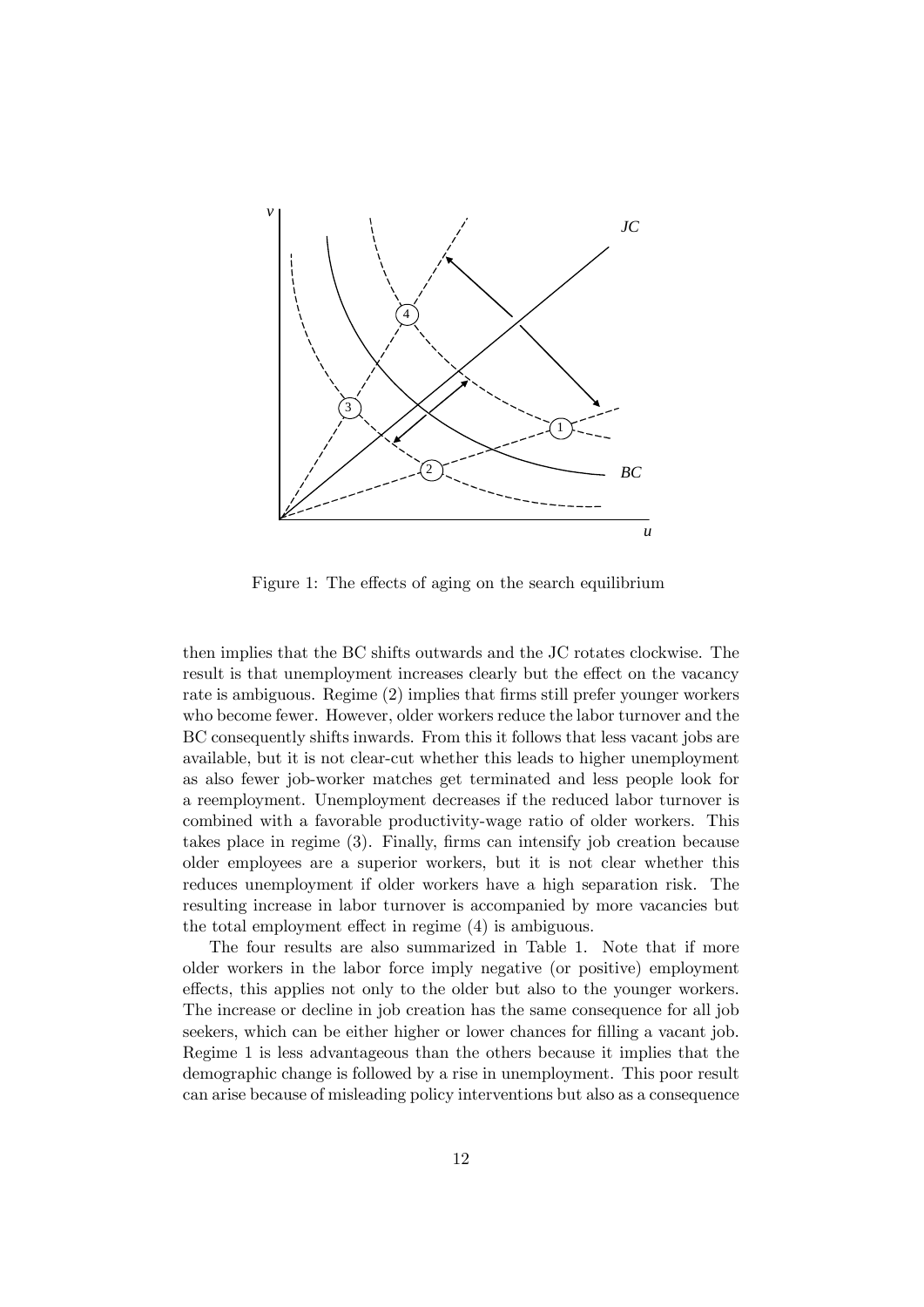of individual behavior and preferences. Examples would be public early retirement schemes, higher employment protection for older workers, age discrimination as well as lower regional and occupational mobility of older workers. Improvements in these fields could move a labor market towards the superior regimes and prepare it for the demographic change.

| rapic r. The cheets of a decline in p |                                        |          |                  |        |        |
|---------------------------------------|----------------------------------------|----------|------------------|--------|--------|
| regime                                |                                        | BC.      | JC.              | u      | $\eta$ |
| (1)                                   | $\tau_y < \tau_o, \quad \delta > \eta$ | 0        | $\boldsymbol{r}$ |        | $\sim$ |
| (2)                                   | $\tau_y > \tau_o, \quad \delta > \eta$ | I,       | r                | $\sim$ |        |
| (3)                                   | $\tau_y > \tau_o, \ \ \delta < \eta$   | I,       |                  |        | $\sim$ |
| (4)                                   | $\tau_y < \tau_o, \ \ \delta < \eta$   | $\Omega$ |                  | $\sim$ |        |

Table  $1$ . The effects of a decline in p

o=outward, i=inward, l=left, r=right,  $+$ =increase, -=decrease,  $\sim$ =ambiguous effect

For the sake of simplicity we assumed in the model that only a productivity differential and age-related separation risks distinguish younger from older workers. However, no general effect is lost by this simplification. This is because other age-related heterogeneity also affects equilibrium either through changes in labor turnover or through changes in the value of a job-worker match. For example one could think of age-related search intensities which affect reemployment probabilities and age-specific unemployment rates. Other examples would be Örm speciÖc human capital or seniority which could give older workers higher bargaining power, or differences in the discount rates if younger workers value career progression in a job higher than the current salary. Moreover, one could argue that  $\delta$  is a discrimination factor, which is positive if Örms discriminate against older workers. In the case that employers prefer younger workers, because of prejudices or bad experiences with older employees, they may add an extra value to the observable productivity of the young.

The consequences of these examples would be a differential between  $J_o$ and  $J<sub>y</sub>$  which results in more or less job creation if the age structure alters. Hence, more age-related heterogeneity could be captured but the considered effects represent the general impact of the age-structure and the distinction between the four regimes remains untouched by different extensions of the model.

# 3 Empirical Analysis

This section investigates empirically whether population aging really affects unemployment differently in different countries as the theoretical model suggests. Hence, based on the model's mechanism, we present an empirical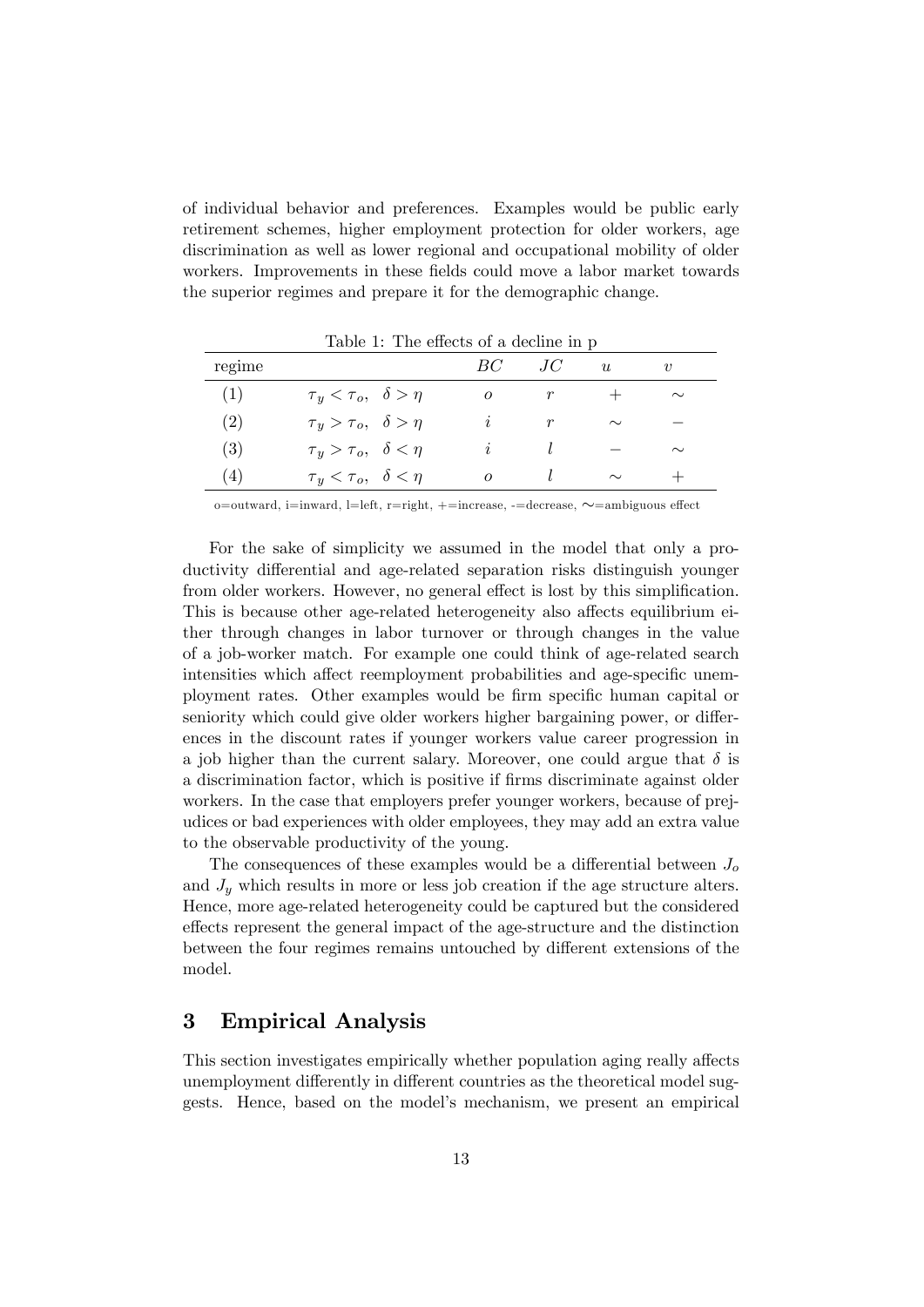analysis of the possible aging-effects on unemployment in 12 OECD countries. Age-related changes in job destruction and job creation consider dynamics ignored by the simple shift-share approach, which uses the general fact that young workers have higher unemployment rates than old workers.<sup>6</sup>

In order to capture changes in the age-composition of job-candidates and job-seekers, we divide the group of unemployed (analogous to the theoretical model) into young,  $p\tilde{u}_v$ , and old,  $(1 - p)\tilde{u}_o$ , but henceforth with  $\tilde{p} \equiv p\tilde{u}_v$  as the share of the young unemployed and  $1 - \tilde{p} \equiv (1 - p) \tilde{u}_o$  as the share of old unemployed respectively. We use a broader definition of young and old workers than most other studies do because we believe that many individual characteristics relevant for job creation and job destruction, such as quit rates and productivity changes, have a break in the middle age of workers.<sup>7</sup> Moreover, narrow definitions critically depend on behavioral and institutional changes such as age-specific employment programs, early retirement schemes and extended education. Hence, we label workers as young when they are between 15 and 39 years old, and they are called old when their age is between 40 and 64 years.<sup>8</sup> Exceptions are Australia, Finland, Norway and Sweden, in which the cut is 35 years due to data availability.

In each of our 12 countries, the age composition of the unemployment pool changed notably. Figures 2 and 3 show these changes independent of whether the age 40 or 35 is the cut between the young and the old. Periods of quasi full employment have high and non-systematic variations in the age $composition<sup>9</sup>$  but in times with high unemployment even business cycles effects do not alter significantly the distribution of unemployment by age.

At the latest from the mid 1980s, the unemployment pool is continuously aging and the share of young unemployed decreased in all considered countries. In Japan, this development has already started in the late 1960s. Although the trend is the same, the relative share of young unemployed varies from country to country. Unemployed are particularly young in Australia, Norway, and Spain but relatively old in Germany, Sweden and Finland.

## 3.1 Identification

To identify the effect of the distribution of unemployment by age on job creation and job destruction and, hence, on the corresponding regime shifts  $(1)$  to  $(4)$  we provide our identification strategy in the next subsection. The core equations in section 2 are the BC and the JC. While the BC is

<sup>&</sup>lt;sup>6</sup>See various issues of the OECD Employment Outlook. An exception to this rule is Germany in the 1990s. However, this has much to do with the unification of two different labor markets in East and West Germany.

<sup>&</sup>lt;sup>7</sup>For example, Börsch-Supan  $(2003)$  shows that the typical age-productivity profile peaks when workers are in their 40s or 50s.

 $8$ We tried other cut-off points, but with no relevant changes in the estimation results. <sup>9</sup>Quasi full employment existed in Germany until the mid 1970s, in Norway until the late 1980s, and in Sweden until the early 1990s.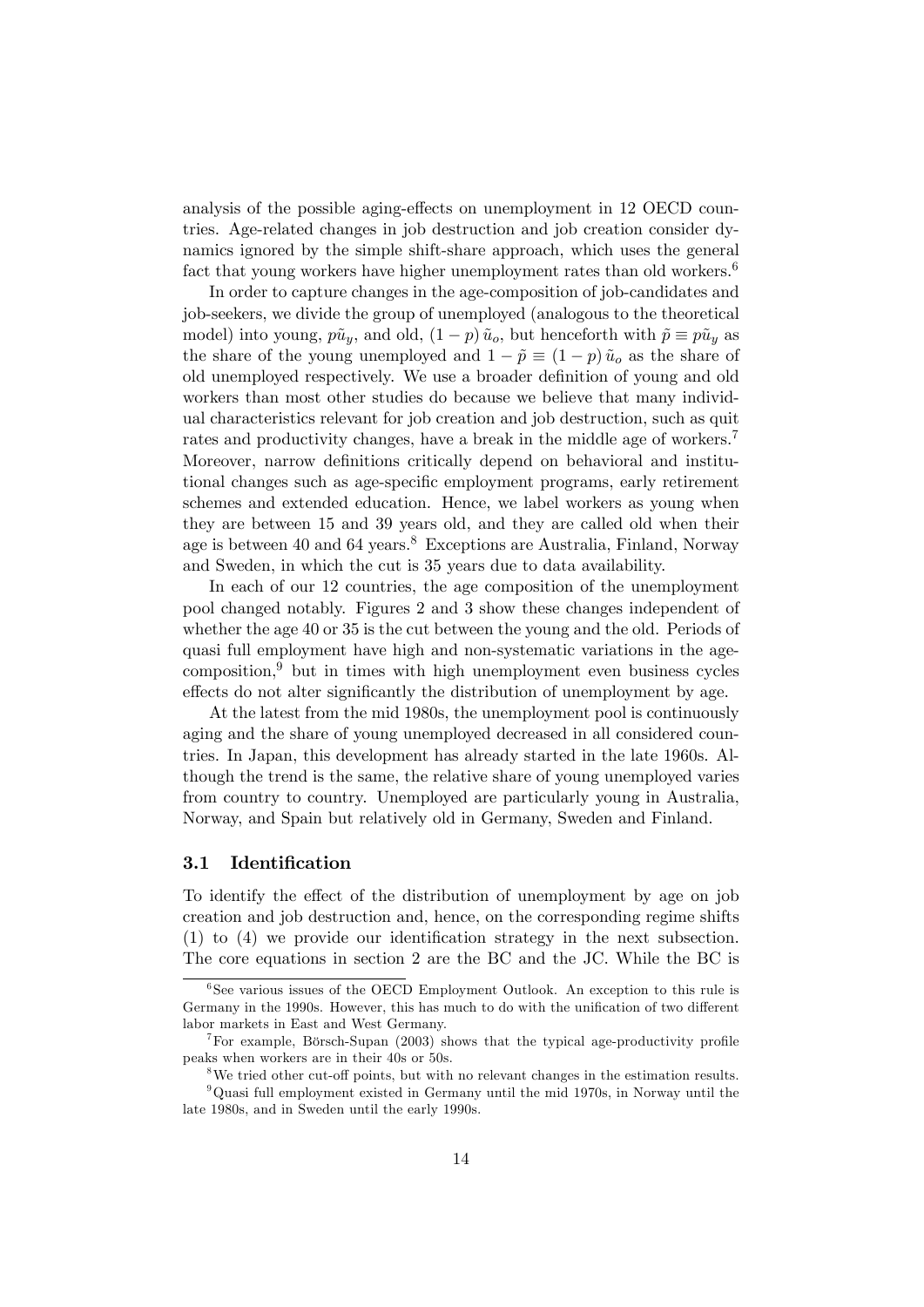

Figure 2: Share of the unemployed younger than 40 years old



Figure 3: Share of the unemployed younger than 35 years old

estimated several times in the literature, the JC is exceedingly difficult to identify. Our approach to generalize job creation is given in equation (14), which indicates that the vacancy-matching ratio,  $1/q(\theta)$ , is an indicator for job creation. An increase in this ratio means that firms open more vacancies for a given number of job seekers. Hence, we chose  $\theta = v/u$  as a proxy for job creation. This approximation of job creation is similar to that in Marimon and Zilibotti (1999).

In the BC the unemployment rate  $(u)$  is a function of the vacancy rate (v), the idiosyncratic (s) and conditional  $(\tau_y, \tau_o)$  separation rates, the age structure of the unemployed  $(\tilde{p})$ , and the matching efficiency  $(m)$ . JC, approximated by the market tightness  $(\theta)$ , is a function of income during unemployment (b), bargaining power ( $\beta$ ), productivity  $(\mu, \delta)$ , interest rate  $(r)$ , search costs  $(\gamma)$ , and the parameters that define the matching rate according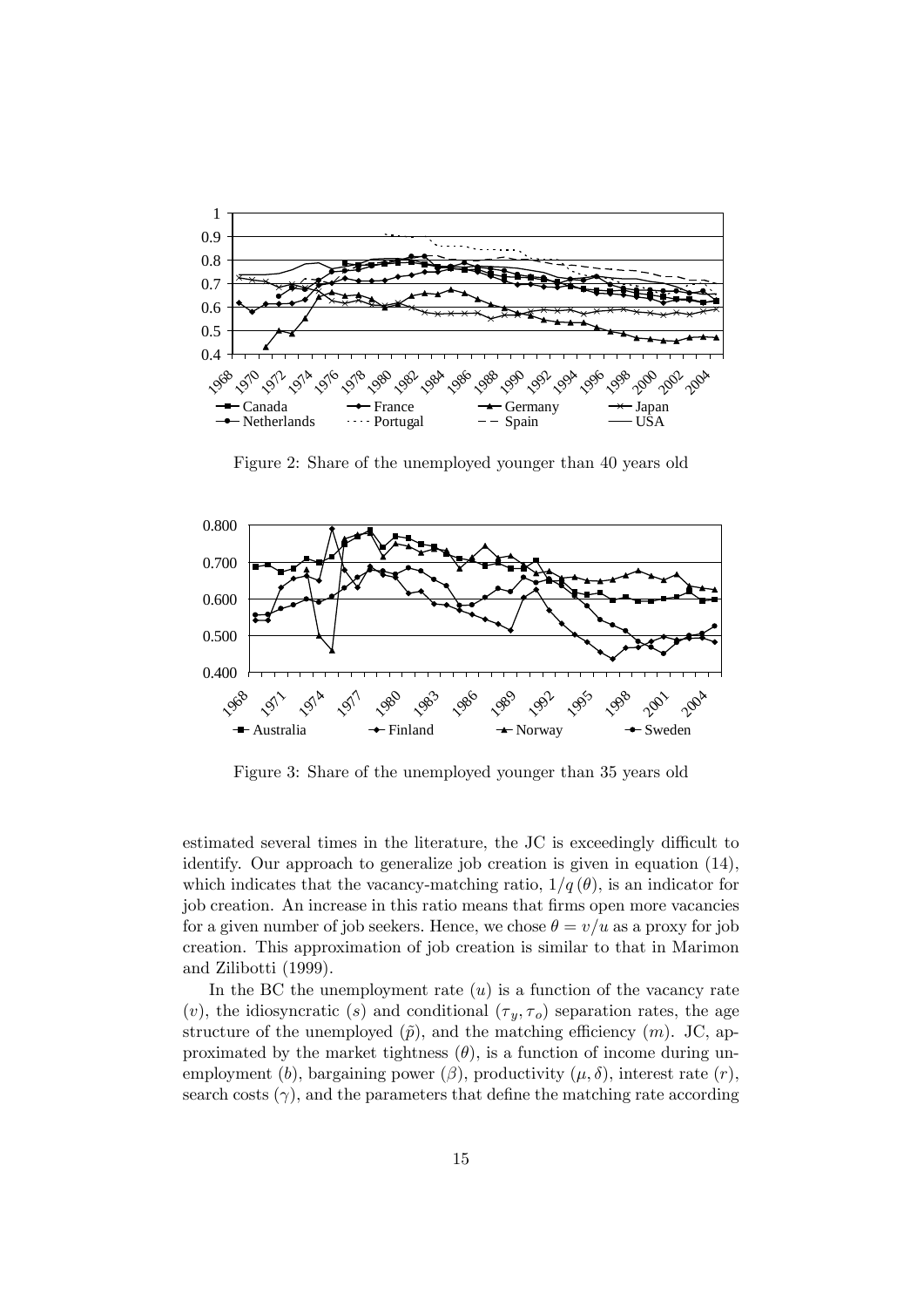to the BC:

$$
u = f(v, s, \tau_y, \tau_o, \tilde{p}, m)
$$
  

$$
\theta = g(b, \beta, \mu, \delta, r, \gamma, s, \tau_y, \tau_o, \tilde{p}, m)
$$

Our proxy for  $\tilde{p}$  is the share of unemployed between 15 and 39 years old. In principle, this variable should capture the differences of a value of a match with a young or an older worker that arise from a change in the age composition. In the first instance this refers to  $\tau_y, \tau_o$  and  $\delta$ .<sup>10</sup> However, if trade unions have different bargaining strategies with respect to the age groups or the discount rate is different for the two age groups, this will be captured by  $\tilde{p}$ , too. Furthermore, income during unemployment can have components in addition to insurance benefits, which may be different for younger and older job seekers. This means that  $\tilde{p}$  controls for unobserved heterogeneity in the econometric model which comes from a changed proportion of young workers. To make sure that  $\tilde{p}$  does not capture effects from a changed (effective) participation of older workers for a given age structure, we additionally control for this effect by considering the employment population ratio of the age group 40 to 64 years (epro) in the estimates. A larger epro indicates a lower separation rate as workers remain employed when they grow older. Hence, we expect that the BC then shifts inwards and the JC rotates counterclockwise.

The idiosyncratic shock rate in the BC will be approximated by the real interest rate  $(r)$  and the GDP growth rate  $(qdp)$ .<sup>11</sup> In contrast to the BC the shock rate in the JC is approximated by  $r$  and the real import prize for oil in national currencies (*oil*). Since the substitutability for energy in the production process is practically zero in the short run, idiosyncratic shocks increase with the oil price. The GDP comprises demand and cyclical components, in contrast to the oil prize, which is not a crucial factor for job creation. In addition, the GDP reacts with a log on changes in the oil price.

We proxy  $\mu$  not only by the real labor productivity but also by labor costs in real productivity units  $(cp)$ . The reason for doing so is that the wage rate w does not appear in the solution of the theoretical model because it is fully explained by b and  $\beta$ . From an empirical perspective this approximation is insufficient and may cause a bias especially on the parameters that measure the effect of  $\tilde{p}$ . However, we consider the bargaining power of

 $10$ An aging labor force and an age-related (assumed) productivity differential or a different separation risk, as modeled in the previous section, may lead not only to a change in average job creation but also to a change in the overall matching efficiency. This effect appears when differences in the job-finding rates between young and old workers mean that vacancies remain unfilled for a longer period of search if there is a high number of older job seeker.

<sup>&</sup>lt;sup>11</sup> Shimer (2005) argues that the standard textbook model cannot generate shocks of a plausible magnitude. Hence, we choose the GDP and the interest rate as proxy variables for shocks to account for the business-cycle fluctuation.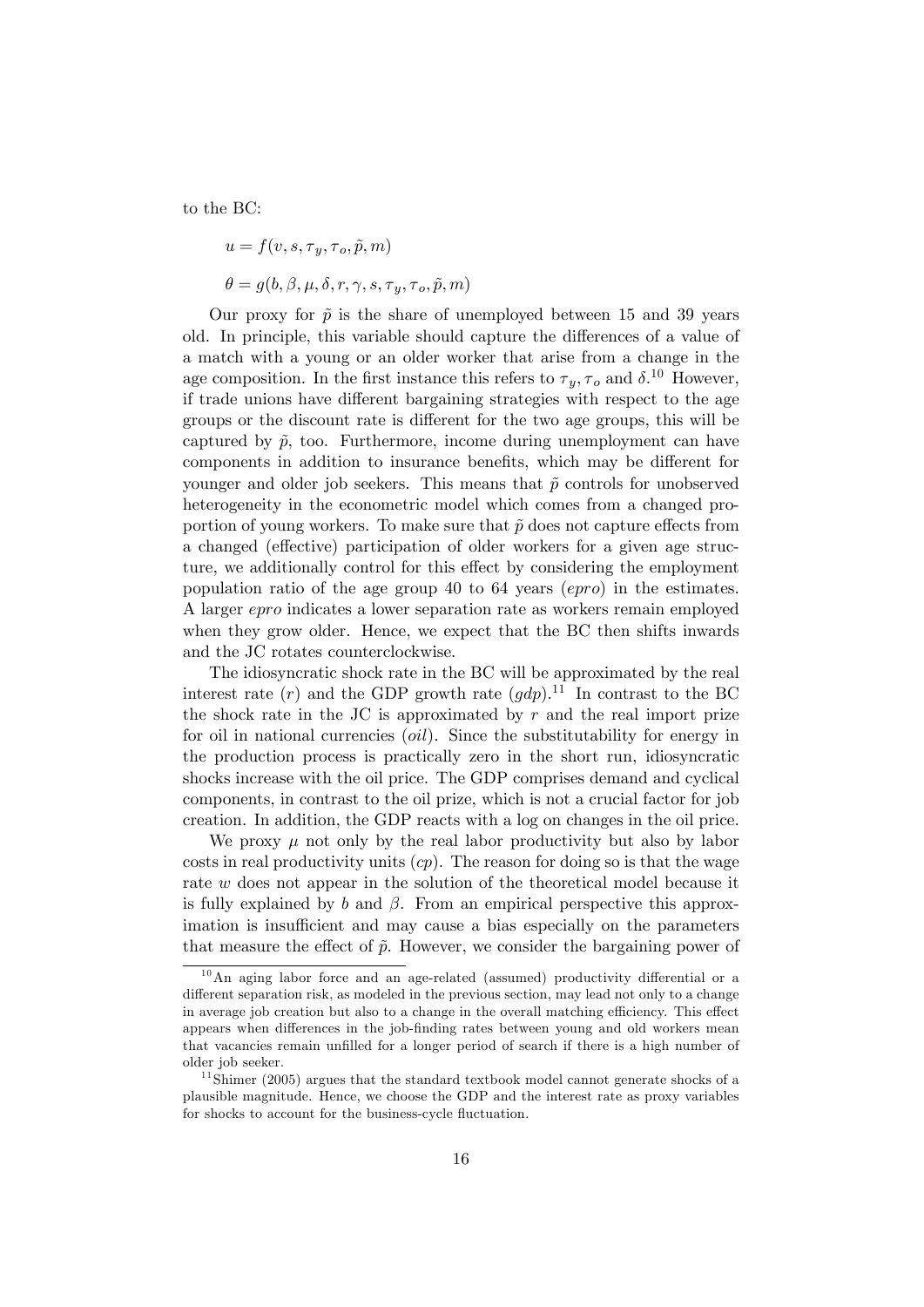workers approximated by union density  $(ud)$  and bargaining coverage  $(bc)$ to map effects beyond current wage determination. Generally speaking, we expect negative effects on JC from high  $(ud)$  and  $(bc)$ . Nevertheless, positive effects are possible if unions negotiate more for the unemployed than for insiders and if bargaining coverage stabilizes wages at the firm level. However, due to the explicit consideration of the wage-productivity ratio, the parameters for bargaining power reáect rather expectations on future wages and bargaining shocks than bargaining as a whole.

The vacancy rate and the benefit replacement rate are directly observable. Furthermore, our proxy for  $r$  is the real short term interest rate. The search costs are expected to be constant to a greater or lesser extent but different across countries. Therefore, the constant and the country fixed effects take them into account.

In addition to the variables that explained BC so far, we control for institutional effects on job destruction and therefore on additional shifts of the BC. The labor market institutions that are expected to influence job destruction are union density, bargaining coverage, and employment protection. Union density and bargaining coverage reduce the flexibility of firms to react to changes in the economic environment and, consequently, they are expected to increase job destruction. Employment protection increases firing costs, but it is expected to decrease job destruction.

Finally, the reduced form of the BC and the JC are:

 $u = f(v, b, ep, ud, bc, r, gdp, epro, \tilde{p})$  $\theta = q(b, ep, ud, bc, r, cp, oil, epro, \tilde{p})$ 

# 3.2 Data

The empirical analysis comprises data on 12 OECD Countries: Australia, Canada, Finland, France, Germany, Japan, the Netherlands, Norway, Portugal, Spain, Sweden, and the USA. The period is 1977 to 1999 for the BC and 1978 to 1999 for the JC. The selected periods yield a balanced panel and include the turning point during the mid 70s and early 80s when the ratio of younger to older job seekers began to decrease substantially in most considered countries.

From OECD online database we take the standardized unemployment rate, the GDP, and data on unemployment, employment, and population for different age groups. The data on labor market institutions and vacancies<sup>12</sup> are taken from Nickell and Nunciata (2002) and Baker et al. (2002). The institutions include benefit replacement rate, employment protection, bargaining coverage, and net union density. For the construction of theses data

 $12$ It is worth noting that the national official statistics report only a fraction of vacancies. However, it is not possible to account for this problem for each country. Therefore, estimates have to be interpreted carefully.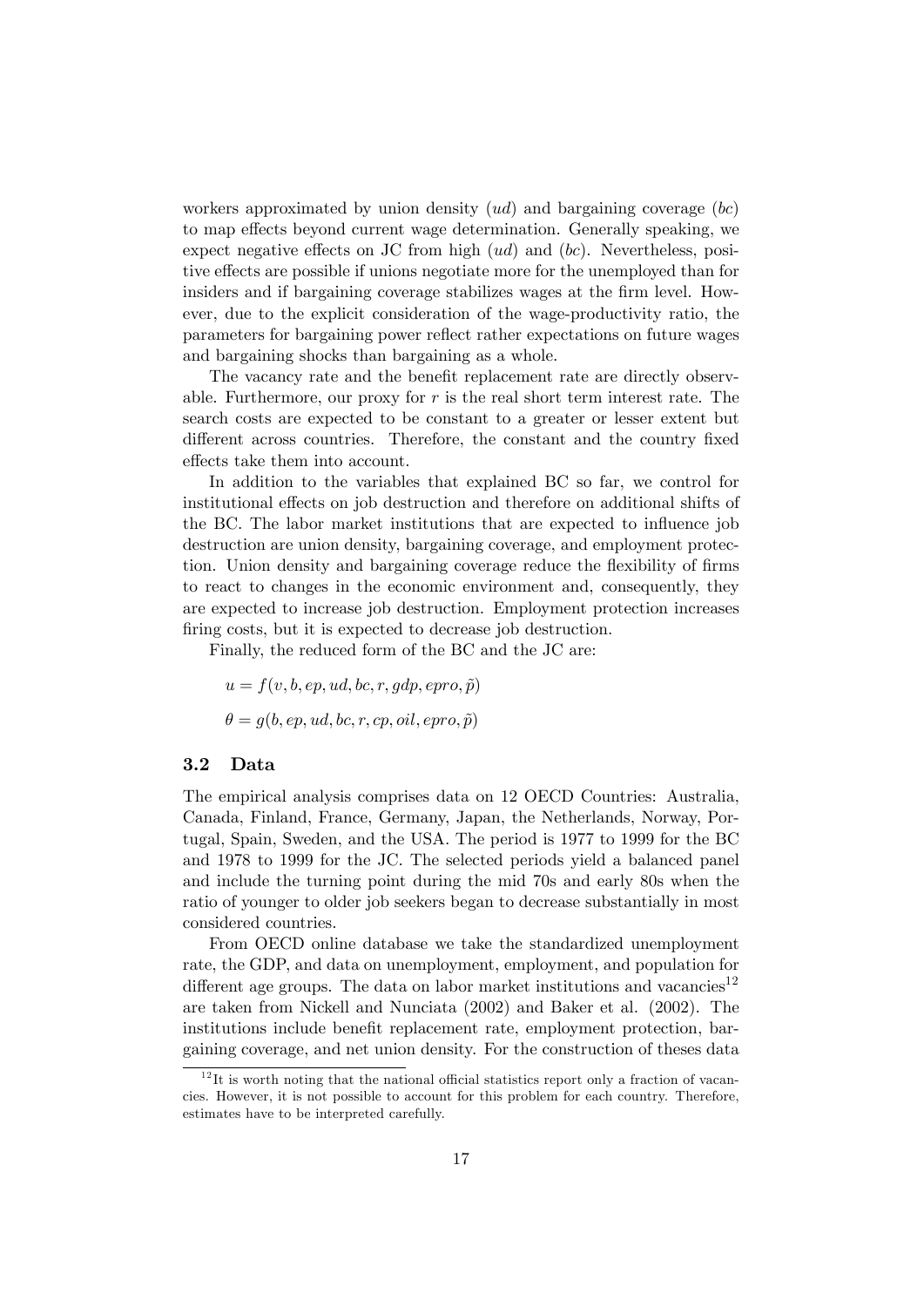we refer to Nickell and Nuniciata (2002). Data on the real short term interest rate and labor costs are also taken from Nickell and Nuniciata (2002) and the OECD online database. The data on labor productivity are taken from the online service of the US department of Labor, bureau of labor statistics. Finally, the time series on exchange rates yield from the US board of governors of the Federal Reserve System and data on the actual paid oil price for imported oil into the US are taken from the Energy Information Administration of the US government.

#### 3.3 Econometric Model

The econometric specification of the BC and the JC is basically that of the reduced form. Since institutions typically have low variation and are highly correlated within a country, each equation will be estimated as panel model.<sup>13</sup> In contrast to this, the effects of the age structure are estimated country specific because we can distinguish between four regimes of different effects of  $\tilde{p}$  and there is no reason that all countries share the same regime. The lagged dependent variable is also considered on the right hand side to focus on the short run effects of the exogenous variables. Furthermore, we choose the park estimator to control for country specific heteroskedasticity and contemporaneous correlation across the countries. In this case only country fixed effects are allowed. The time fixed effects are approximated by a linear time trend in each equation.

The econometric equations are:<sup>14</sup>

$$
\log (u_{it}) = \beta_0 + \beta_1 \log (u_{it-1}) + \beta_2 \log (v_{it}) + \beta_3 b_{it}
$$
  
+  $\beta_4 e p_{it} + \beta_5 u d_{it} + \beta_6 b c_{it} + \beta_7 r_{it} + \beta_8 g d p_{it}$   
+  $\beta_9 e pro_{it} + \beta_{10} t rend_t + \kappa_i \tilde{p}_{it} + \varphi_i + \epsilon_{1it}$  (18)

$$
\log (\theta_{it}) = \alpha_0 + \alpha_1 \log (\theta_{it-1}) + \alpha_2 b_{it} + \alpha_3 e p_{it}
$$
  
+ 
$$
\alpha_4 u d_{it} + \alpha_5 b c_{it} + \alpha_6 r_{it} + \alpha_7 c p_{it} + \alpha_8 o i l_{it}
$$
  
+ 
$$
\alpha_9 e p r o_{it} + \alpha_{10} t r e n d_t + \lambda_i \tilde{p}_{it} + \psi_i + \epsilon_{2it}
$$

$$
(19)
$$

The estimated effects of the age composition,  $\kappa_i$  and  $\lambda_i$ , reveal how unemployment changes due to shifts of and moves on the BC. Furthermore, they identify the regime according to Table 1.

The share of the young unemployed,  $\tilde{p}$ , depends not only on the number of young unemployed, but also on the number of older unemployed. For

 $13\text{ Å}$  seemingly unrelated regression estimator produced similar results to the OLS estimates and we therfore use the panel approach.

<sup>&</sup>lt;sup>14</sup>The use of the logarithm of  $\tilde{p}$  would estimate the wrong functional form if the parameter is positive but less than one. In this case the relationship between unemployment and aging is a monotonic increasing concave function. This would be contradictory to the theoretical model with a monotonic increasing convex function.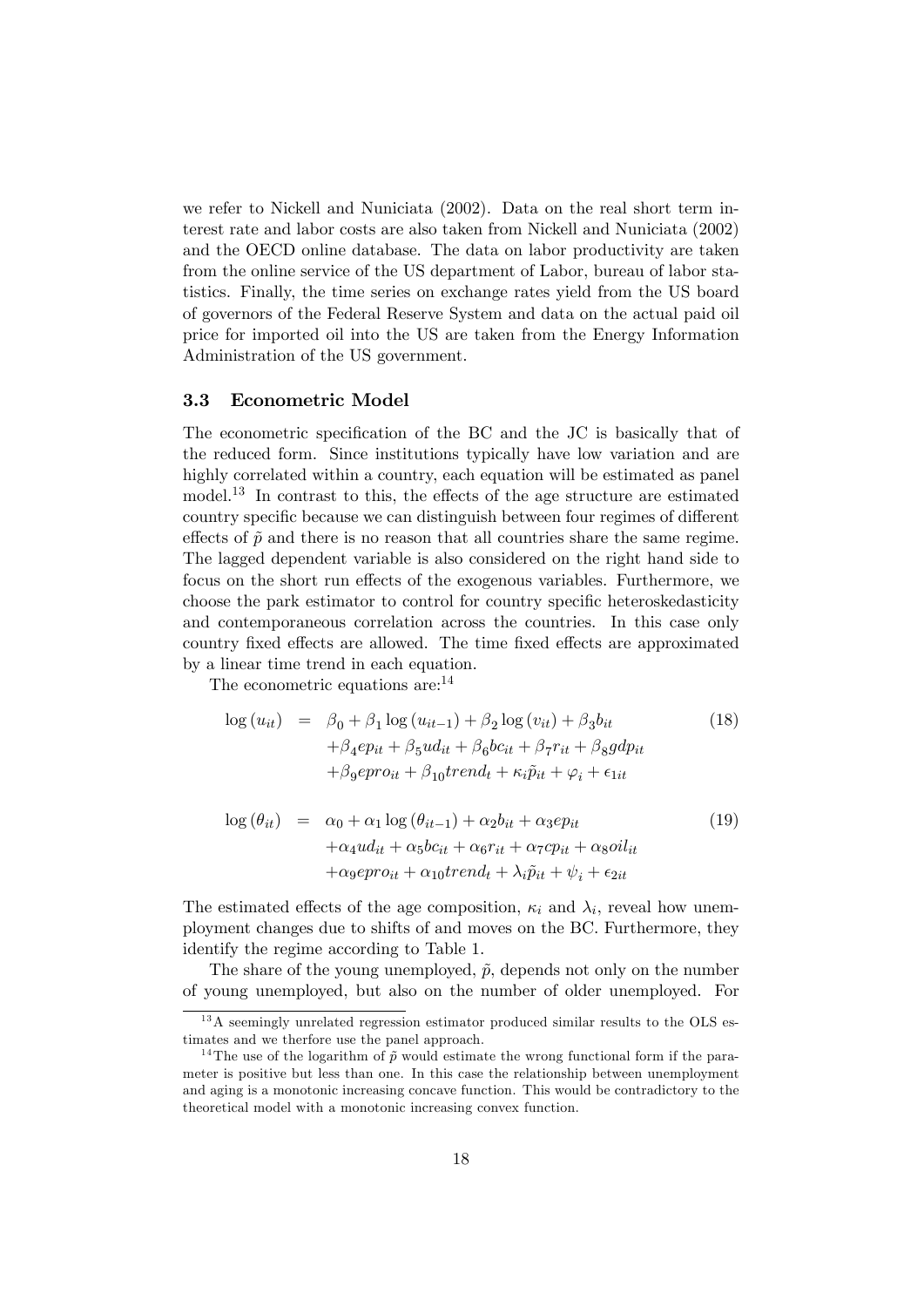example,  $\tilde{p}$  increases without a change in the number of young unemployed if the number of old unemployed decreases due to early retirement. Hence, it is likely that  $\tilde{p}$  is endogenous and suffers from a negative bias. To solve this problem we estimate both equations with an instrumental variable (IV) estimator, too. We consider as instruments the working-age populationshare of the young and the employment population share of the young.<sup>15</sup> These instruments control for the general participation as well as for long run shifts, e.g. due to a change in educational attainment.

## 3.4 Results

Table 2 shows the estimation results for the panel estimates with and without instruments. The dependent variables are the standardized unemployment rate in eq. (18) and the market tightness in eq. (19). We can conclude on the basis of two unit root tests (Levin, Lin & Chu and ADF-Fischer) that the residuals exhibit neither a common nor an individual unit root process. With respect to the IV models we apply two overidentifying restriction tests (Sargan test and J-Statistic). In all cases the instruments are exogenous. In addition to this, the  $R2$  of the first stage signalize that the instruments are relevant. Concerning the Sargan test, we can carefully conclude that the non-instrumented covariates are not correlated with the residuals. This is an important information concerning the identification of job creation. Rightward the model parameters, we provide robust standard errors in parenthesis. Probability values are provided in parenthesis for the unit root tests.

First we discuss the cross country effects for the variables that are not directly related to aging. With respect to the labor market institutions the estimated effects might differ from those in Nickell et al. (2005) because they estimate a reduced form of our specification. In addition, their period and set of considered countries differ from our sample, too. The lagged dependent variables and the vacancy rate have the expected effects. Concerning the BC, the negative effect of employment protection  $(ep)$  has two possible explanations. First, firms are more reluctant to fire someone if firing costs are high. Or second, the matching efficiency increases with higher employment protection. This effect applies to search at the firm side, since the parameter for  $ep$  reflects the net effect of a change in the matching efficiency and job destruction.<sup>16</sup> On the other hand, we find that job destruction in-

 $15$  We have used the GDP growth rate as a third instrument. This instrument should consider the different firing experiences of the young because this group is particularly affected by dismissals during a recession. However, it turns out that this instrument is weak.

 $16A$  change in employment protection may affect the search behavior of the firms. First, since the costs of dismissals increase, firms intend to reduce dismissals and select candidates more cautiously. In total, the matching efficiency increases if the resulting lower separation rate effect exceeds the effect of extended duration of search. The opposite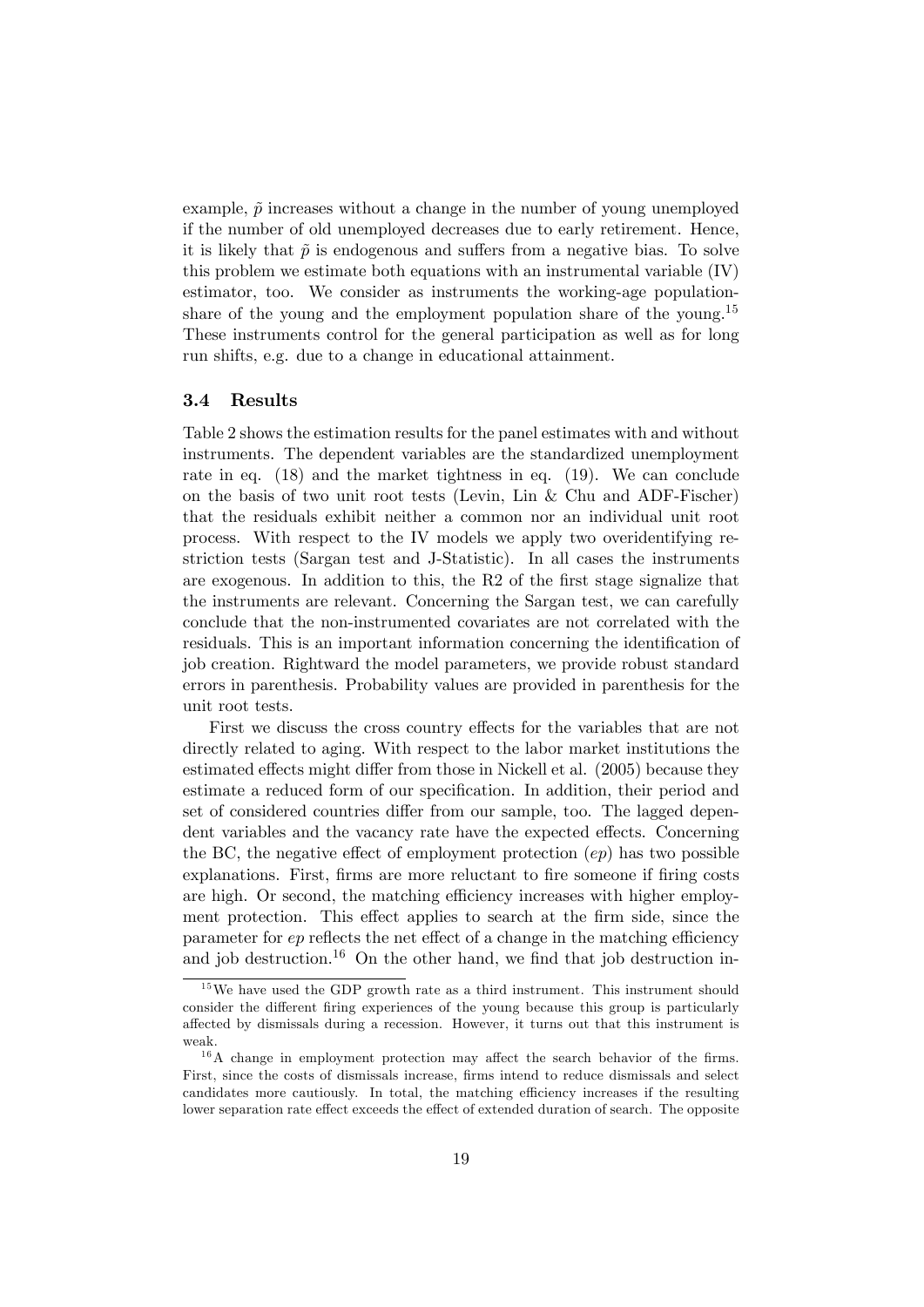creases with trade union power, whereas the level of wage bargaining has a significant effect in the IV model only. Regarding the proxies for a productivity shock it is the GDP growth that is significant.<sup>17</sup> The real interest rate does not significantly affect unemployment at given GDP. Finally, unemployment reduces if the employment population ratio of older workers  $(epro)$  is higher. This is as expected because we see  $epro$  as an indicator for the job duration of older workers. In contrast to Nickell et al. (2005) the effect of the replacement rate  $(b)$  is not significant in our specifications. However, if we run the regression without controlling for country specific aging (see Appendix) the replacement rate has a significant positive effect. Hence, the shift in the age distribution induces a positive bias. In other words, benefits are more important for older worker.

#### TABLE 2 ABOUT HERE

Employment protection leads to a positive effect on JC through a decrease in the quit rates, whereas the effect of unemployment benefits is not significant. The labor costs in productivity units have no significant effect across all considered countries. This is in line with Shimer (2005) who points out that labor productivity shocks have much smaller fluctuations than  $\theta$ . An alternative interpretation is that, on average, wages increased moderately compared to productivity. However, the variables that capture bargaining indicate that more flexibility in negotiations would increase JC. As expected, a rise in the interest rate and in the oil prize lowers JC. The interest rate is significant in the JC, since it has a direct and an indirect effect that are expected to have the same direction. The significant positive effect of the employment population ratio of older workers  $(epro)$  means that the average duration of matches is extended.<sup>18</sup> In the specification without controlling for the shift in the age structure of the unemployed two effects are different (see Appendix): First, labor costs in productivity units are significantly negative as expected. Second, employment protection is not significantly positive, which can be expected, too. Hence, both effects suffer from a negative omitted variable bias if we neglect the age structure of the unemployed.

The trend variables can be interpreted as an autonomous increase in job destruction in the BC and a rise in search costs for firms in the JC. That is, search costs differ across countries and change over time. Likewise it is

occurs in the second case and the matching efficiency decreases.

 $17$  Variables that act twice but unidirectional as proxy are expected to be significant for both channels by definition.

 $18$ The estimated institutional effects differ from those of Nickell et al. (2005) because they estimate a reduced form of our specification. In addition, their period and set of considered countries differ from our sample, too.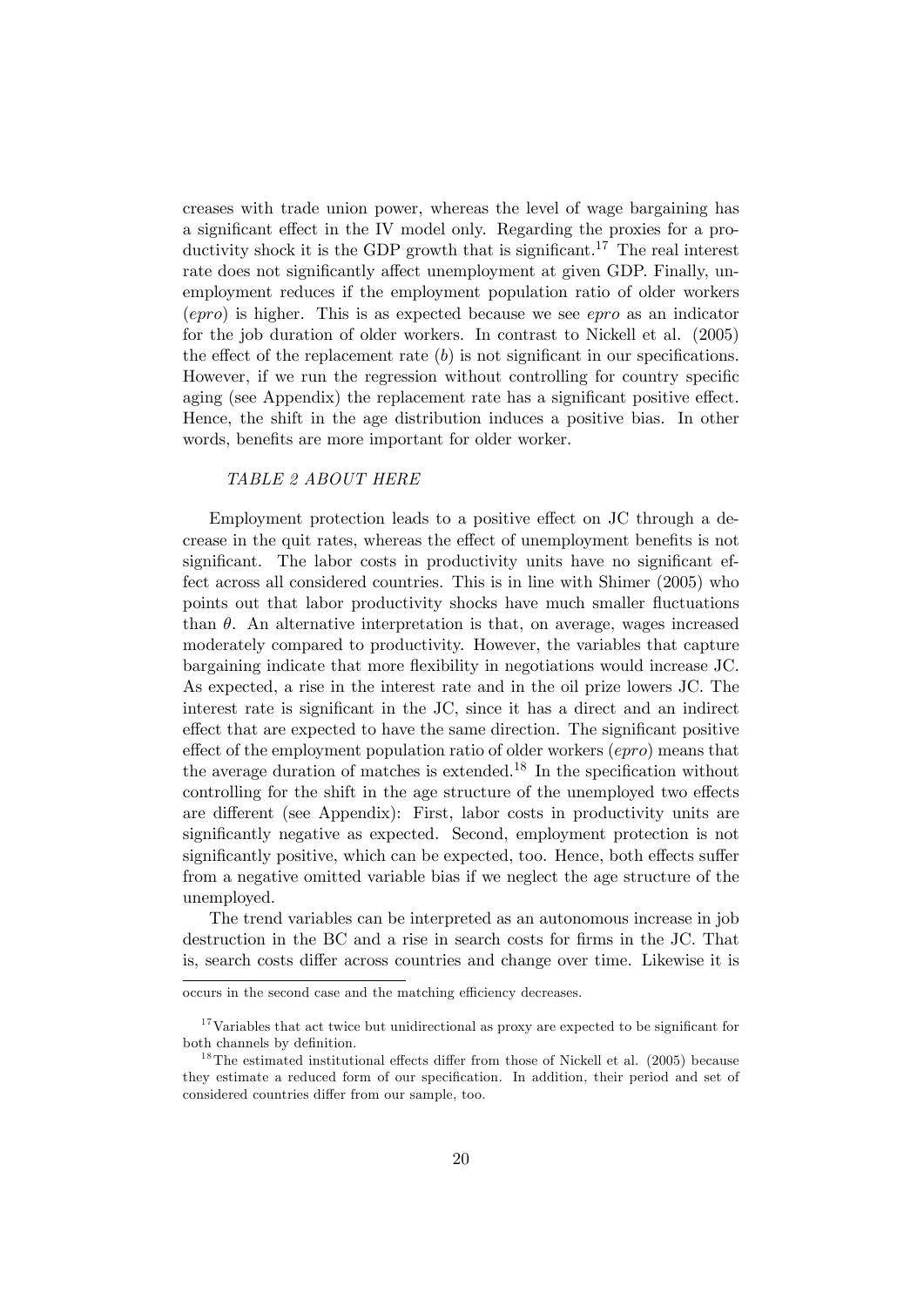possible that both trends reflect an autonomous decrease in the matching efficiency.

The age structure has effects on flows in the labor market and the expected value of a match between jobs and workers if the effects measured by  $\tilde{p}$  are different from zero. Changes in the age structure with an increasing share of older workers results in an increase (reduction) in unemployment if  $\kappa_i < 0$  and  $\lambda_i > 0$  (if  $\kappa_i > 0$  and  $\lambda_i < 0$ ), with ambiguous effects on the vacancy rate. This corresponds to the first (third) regime<sup>19</sup> which implies an outward (inward) shift of the BC and a clockwise (counterclockwise) rotation of the JC. In the other two regimes, changes in BC and JC have opposite effects on unemployment. The total effect depends not only on the magnitude of the two effects, but also on the curvature of the BC and the locus of the initial equilibrium point on the BC.

The results with respect to  $\tilde{p}$  are the following: In the panel specification, job destruction changes significantly in all considered countries if the age structure changes. With respect to the panel IV estimates the effects are qualitatively unchanged and in most cases significant. "Aging friendly" shifts of the BC are estimated for Canada, Finland, Spain, Sweden, and the USA. Regarding the other countries, we expect that flows in the labor market produce higher unemployment in the future due to the ongoing age composition effects. Concerning job creation we find that Finland, Germany, the Netherlands, Norway, Spain, and Sweden may experience positive effects because of future changes in the age composition that we expect from the demographic change, whereas the others will have rather less job creation. If we merge the results, we identify regime (1) for Australia, France, Japan, and Portugal. Workers will experience increasing unemployment spells in these countries. Regime (3) is identified for Finland, Spain, and Sweden. Unemployed workers will have a better chance to get reemployed in these countries. For the remaining countries in the regimes  $(2)$  and  $(4)$ , we first have to calculate the net effects before we can conclude whether workers win or lose in terms of reemployment risks as soon as there is a higher proportion of older workers.

We find that, in principle, the IV estimates are similar to those of the usual panel estimates. The general conclusions with respect to the effects of  $p$  do not change if we consider the IV estimates. As pointed out above, the estimated age effects in the usual panel model are likely to suffer from a negative bias. In the panel IV estimates, most of the parameters have gone up, which reflects the supposed negative bias due to early retirement.

Our findings for the USA are consistent with those of Bleakley and Fuhrer (1997), Katz and Krueger (1999), Haltiwanger et al. (1999), and Sneddon and Triest (2002). But they contradict those of Shimer (2001) who finds that a fall in the share of the young increased total unemployment.

 $19$  See figure 1 and table 1.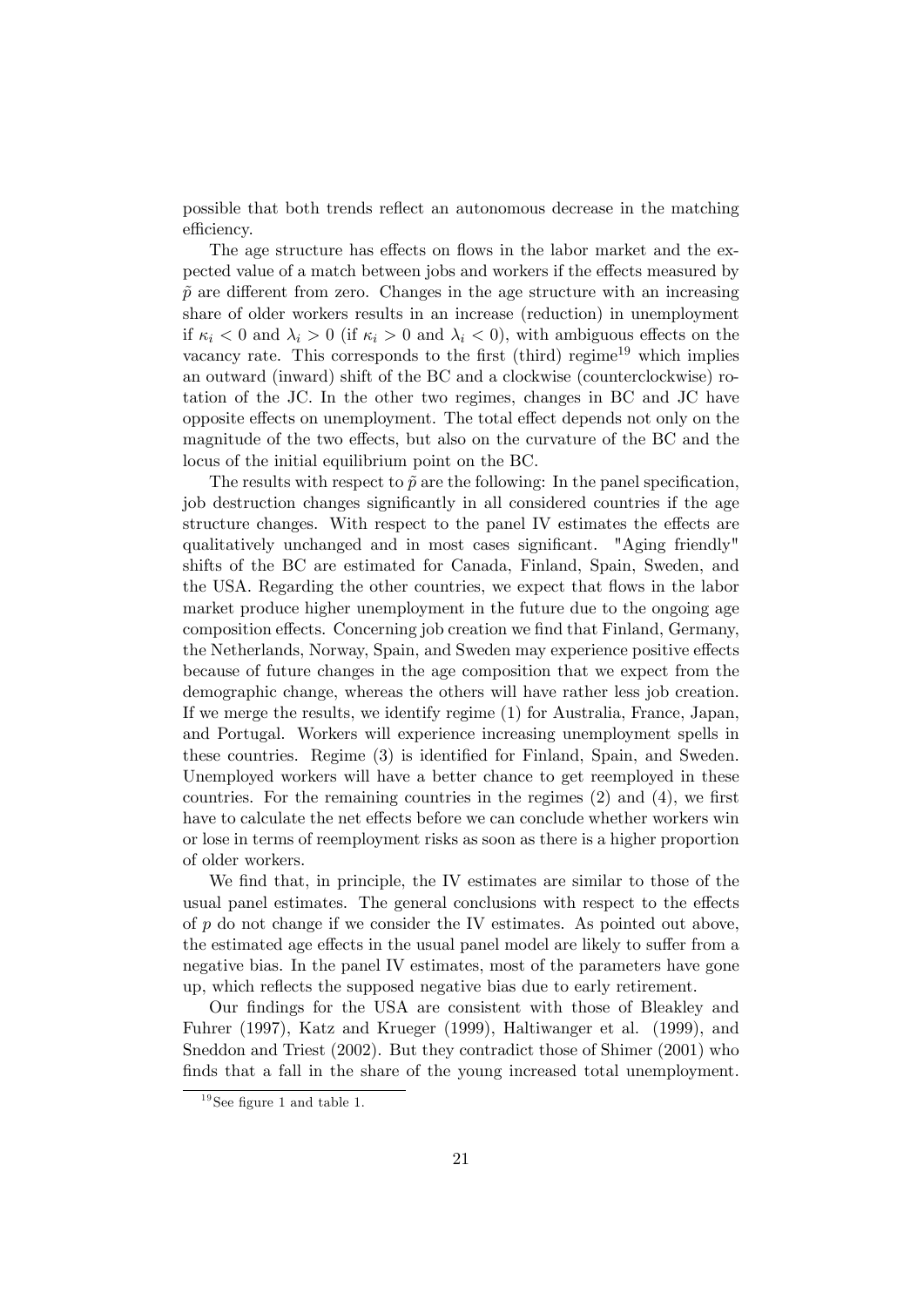However, our model differs in two aspects from the approach by Shimer  $(2001)$ . First, in his analysis the young age group is defined as those who are between 15 to 24 years old. However, many talented young people are still in education at this age. As a consequence, levels of formal education are lower in this cohort than in older age groups. For example, in the period 1997 to 2002, the average share of Americans with maximum secondary education was 92% for the age group 15 to 24 years, but only 62% for the age group 25 to 34 years. This is not a general decline in formal education but reflects non-completed schooling. In contrast to Shimer  $(2001)$ , we account for this effect using the age group 15 to 39 years. Second, Shimer uses population shares and does not control for labor market participation rates of different age groups. However, in the USA, for example, the correlation coefficient between the labor market participation rate for the age group 15 to 64 years and the rate for the age group 15 to 24 years is -0.19 for the period 1975 to 2002. One main reason for this non-conform trend in labor market participation is that the average duration of young people's education has steadily increased in the last decades. Hence, labor supply of the young relatively decreased over time for a given population. This is not a US-specific trend, but it is a trend in all industrialized countries. To control for this outcome, we focus on the group of unemployed and use instruments to mitigate the problem of changing participation rates.

#### 3.5 Unemployment Rates and Net Effects

The following exercise intends to disentangle the different effects on unemployment in order to reveal the Önal impact of aging. Based on the results of the panel IV model, we estimate the country-speciÖc unemployment rates and the rates, which would apply for a constant age composition. The results are shown in figure 4. The standardized unemployment rate is denoted by "u", the estimated BC by "BC estimated", while "BC no aging" means that the age composition of 1977 is kept constant. "BC  $\mathcal{C}$  U estimated" and "BC  $\mathcal{B}$  JC no aging" include additionally the estimated effects on unemployment via job creation. All country figures feature precise estimates of the BC. The preciseness of the estimates declines slightly for "BC  $\&$  JC estimated". Hence, it is not surprising that the divergence between "BC no aging" and "BC & JC no aging" is relatively large. However, it is the difference between "BC  $\mathcal{B}$  JC estimated" and "BC  $\mathcal{B}$  JC no aging" that really matters.

According to these estimates, the unemployment rate would have been higher in the 1990s in Canada, Finland, the Netherlands, Sweden, USA, and Spain (from the mid-1990s) if the age composition of the unemployed had not changed since the late 1970s. For Australia, Germany, Japan, Norway, Portugal, and France (from the late 1980s) it is the other way around. In Japan and the Netherlands the effects of aging were quite small and neg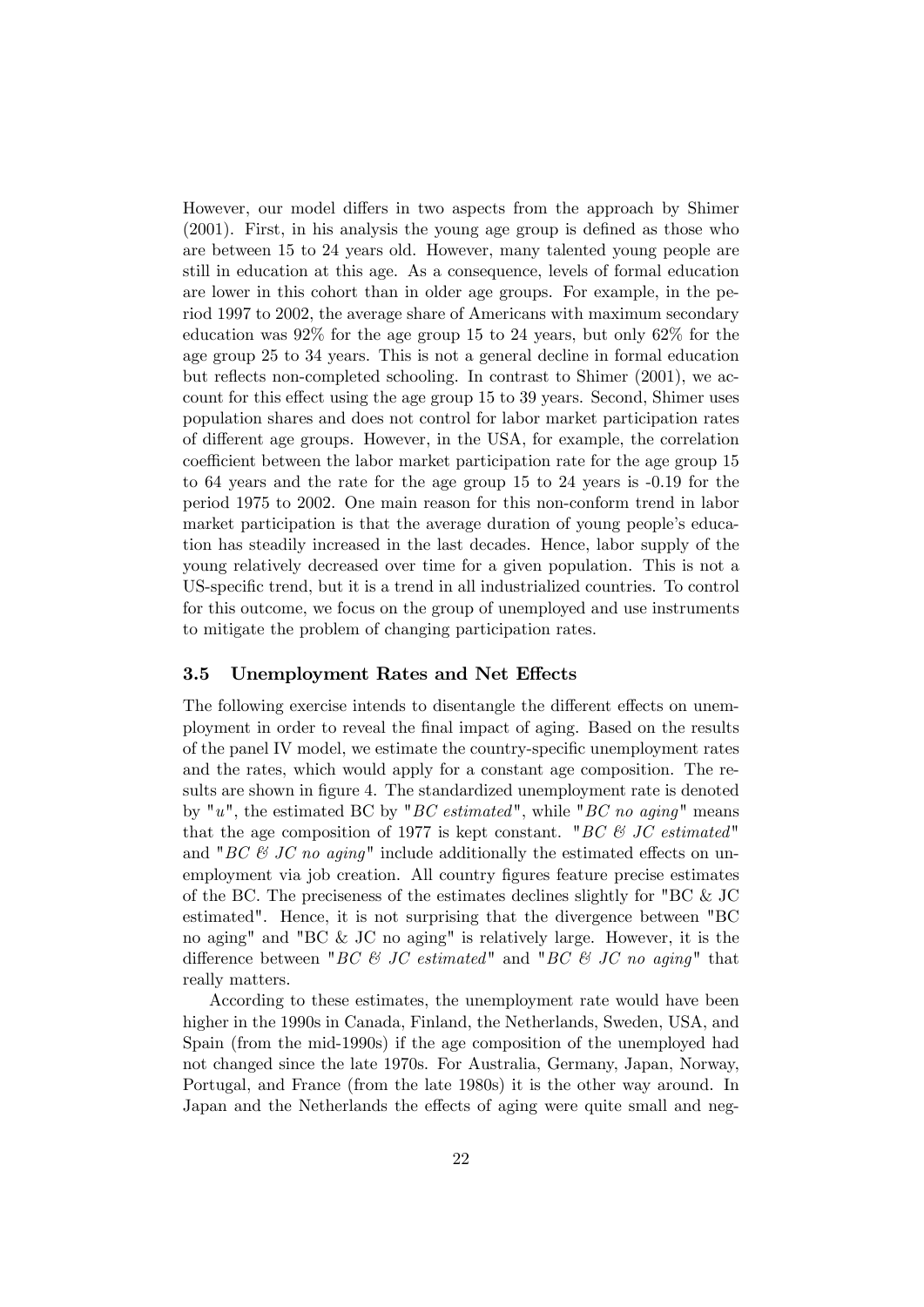ligible. Moreover, the two countries are the only ones, in which the job creation effect dominates the job destruction effect. With reference to our four regimes, we can conclude that "aging friendly" effects are found in regime (3) countries as well as in regime (2) or (4) countries. Recall that in the regimes  $(2)$  and  $(4)$  the effects of BC and JC on the unemployment rate are opposing.

#### FIGURE 4 ABOUT HERE

To give precise information about the regimes, we calculate in a next step the single and net effects on the equilibrium unemployment rate for a rising share of the older unemployed. With respect to the two estimated equations, BC and JC, we distinguish between a direct and an indirect effect. The direct effect  $\kappa_i$  shifts the BC and the indirect effect  $\lambda_i$  leads to moves along the BC. In some of the cases, which reflect regime  $(2)$  and  $(4)$ , we found opposing effects that result in ambiguous changes in unemployment as a consequence of the observed changes in the age structure. Table 3 shows the different effects of an increasing share of the older unemployed on the overall unemployment rate for the panel and the panel IV approach, respectively. A negative (positive) sign denotes that unemployment reduces (increases). The total effect depends on the direction of the direct and the indirect effect and, if opposing, on their relative magnitude, the curvature of the BC, and the locus of the initial equilibrium point on the BC.

The direct effect is the relevant one in all countries of regime  $(2)$  and  $(3)$ . This means that in an aging labor force, the reduction in job destruction dominates the possibly lower job-creation rate. Hence, unemployment falls if demographic aging implies lower job destruction as it applies to the regimes (2) and (3). In contrast to this, unemployment increases in all countries of regime (1) and (4) with the Netherlands as the only exception. Here, aging leads to higher rates of job destruction, which are more significant than higher rates of job creation in regime (4).

#### TABLE 3 ABOUT HERE

It is necessary to interpret cross country differences carefully. First, the results do not allow to conclude that, for example, older worker have a lower productivity in France than in Germany. The results reveal merely differences within the countries. Second, the indirect effect may be underestimated in some cases. The vacancy rate is always measured based on national definition and represent only a fraction of the total number of vacancies. Third, the estimated slope of the Beveridge curve is the same for all countries. This parameter is of importance for the calculation of the indirect effect. Although the low standard error in the estimates is an indicator of a good approximation across the countries, differences can not be excluded.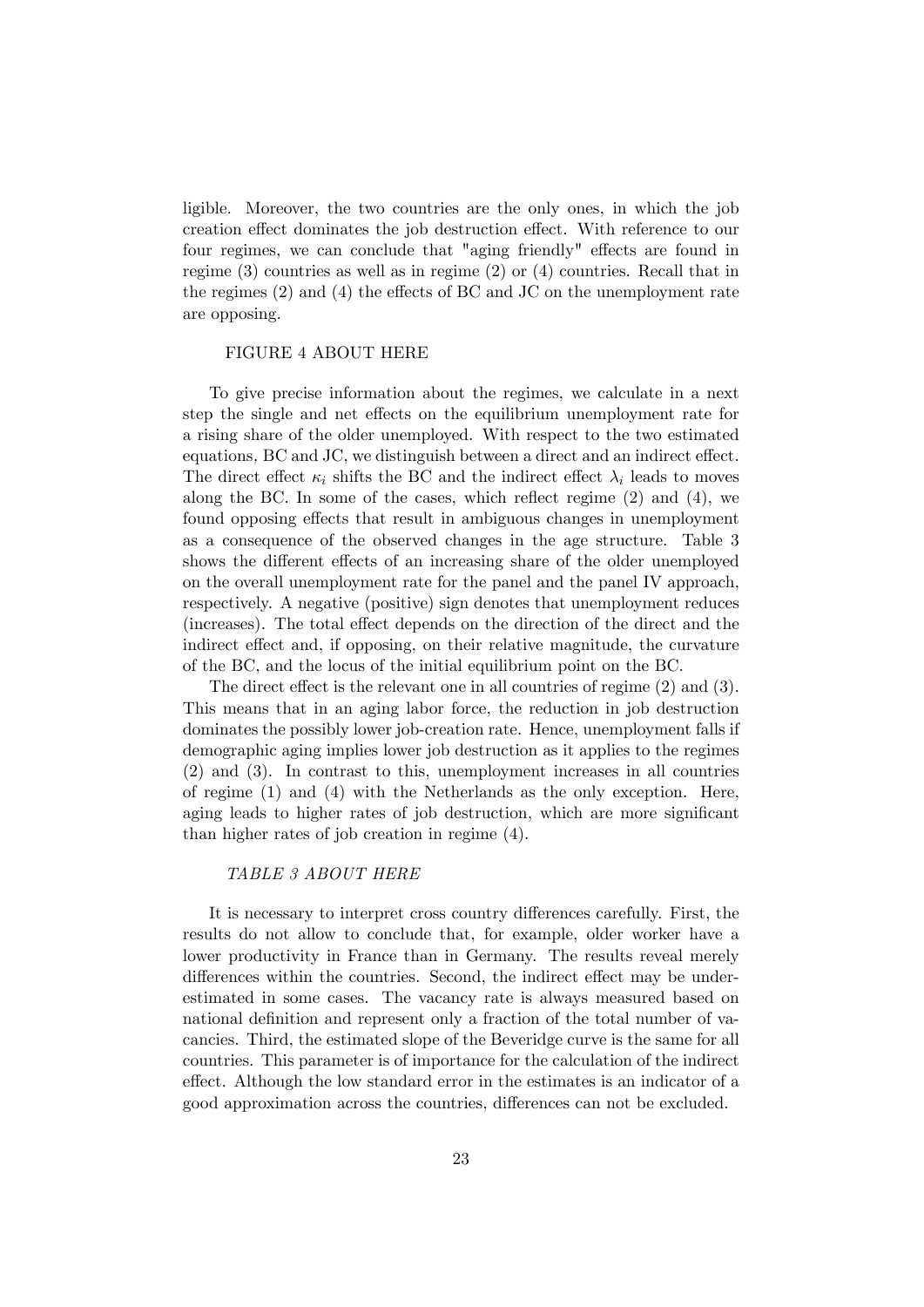## 3.6 Policy Implications

In order to prepare their labor markets for the demographic change, countries can and should undertake different policy measures. The regime to which a country belongs can be a first indicator for the direction of necessary measures. However, an effective policy needs a deeper understanding of the underlying mechanisms. For example: Although our estimations imply that young workers in the USA and Canada have high separation rates and therefore induce high search costs for firms, employers respond with lower job creation to a fall in the ratio of young to old job candidates. As firms seem to favor young employees for any reason, on should expect that demographic aging then means higher unemployment rates. The way policy should deal with this outcome, though, is not clear-cut. Higher average education can explain the advantage of young workers in the past. Alternatively, a poor productivity-wage ratio due to seniority-wages or age discrimination can also be the cause. In the first case, the effect of aging will disappear because future older workers, i.e. those in their middle age now, will be equivalently educated. If seniority-wages are the reason, only changes in the wage profile can stimulate job creation in an aging labor force. Instead, a better information policy is necessary to reduce age discrimination.<sup>20</sup>

Another example would be Germany, the Netherlands, and Norway, where we find that the average separation risk increases when the share of old workers increases. However, job creation responds positively to the demographic aging. In this case one could argue that policy makers are not obliged to initiate fundamental changes in their labor market policies. However, this conclusion can be wrong. The opposing effects of aging on job creation and job destruction might be explained by the ambiguous outcome of early retirement schemes. On the one hand, there is more labor reallocation and job destruction. On the other hand, firms have the possibility to dismiss unproductive old workers and to keep the highly productive ones. The early retired workers are removed from the group of job candidates. This raises the search productivity and firms are willing to create new jobs. But job creation only artificially benefits from aging and the positive effect will disappear as soon as early retirement programs phase-out.

As politics turns away from early retirement schemes and increases in the retirement age are implemented, future job destruction and job creation will critically depend on the wage-productivity ratio of old workers. But severe wage-cuts for old workers would concern an increasing share of the aging labor force. Hence, further qualification and lifelong learning are of growing importance for employment levels and the quality of job-worker matching.

All in all these examples show that our estimations can forecast future

 $20$  Indeed, age discrimination seems to play some role in the dismissals and the (re)employment of old workers. Johnson and Neumark (1997) provide evidence for the USA and Charness and Villeval (2007) find age discrimination in France.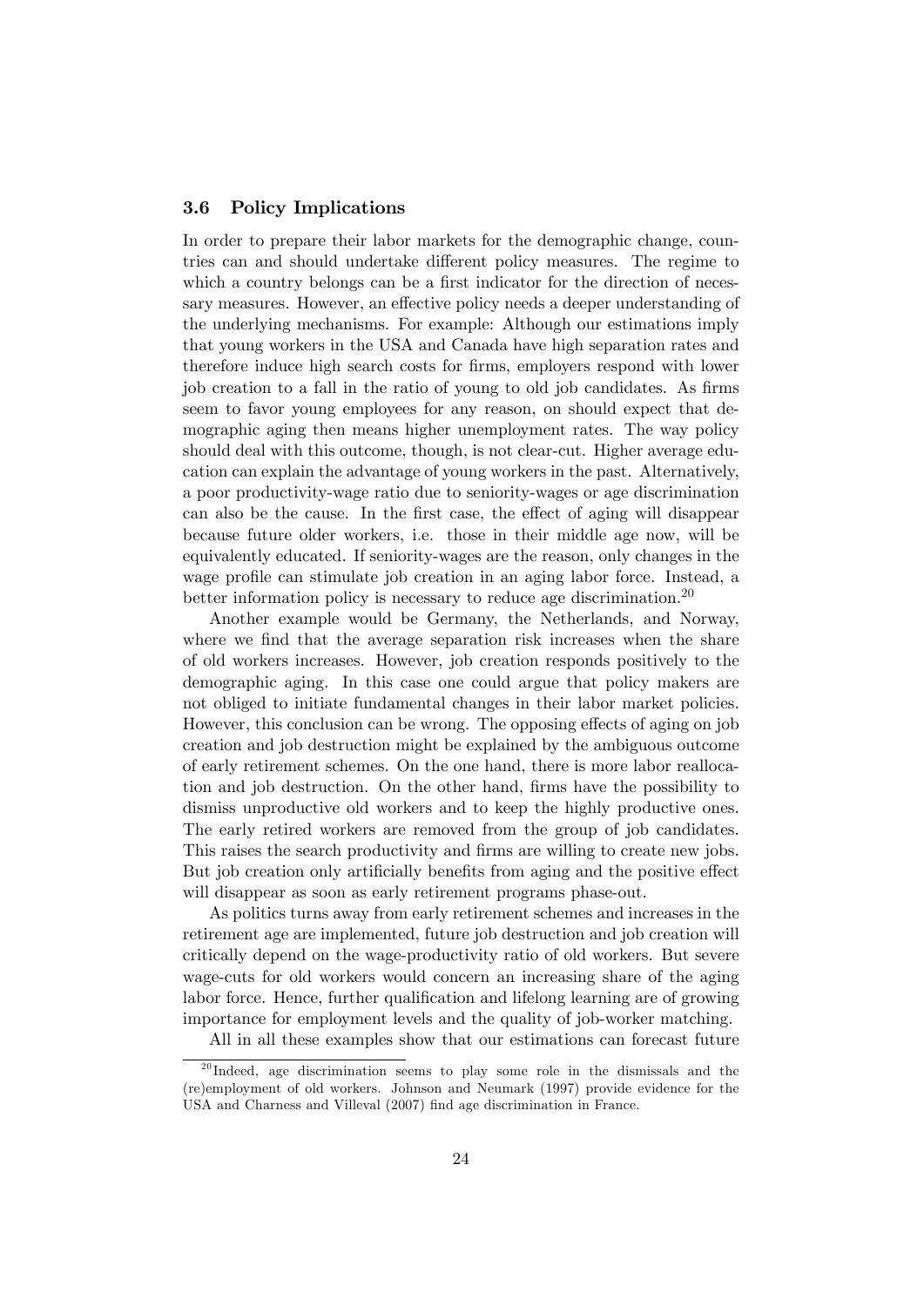developments of unemployment only if the general framework remains the same. However, more research is needed to find the country specific causes of why a country refers to a certain regime. Only then we can give profound policy recommendations to avoid negative employment effects as a consequence of the demographic change.

# 4 Conclusions

In this paper, we examined the relationship between the change in the age structure according to the demographic change, and unemployment by means of both a theoretical and an empirical model. The modeling relates to the literature on search and matching in the labor market with equilibrium unemployment. We extended the standard framework by age-specific effects which lead to age-related job creation and job destruction. From a theoretical perspective, the effect of an increasing share of older unemployed on total unemployment is ambiguous and divides into four possible regimes. In the case that older workers bring more profits to the firms, either because of a higher productivity or a lower separation risk, the Örms will respond to an increase in the relative share of this age groups with a permanent increase in the number of vacancies. Unemployment will strictly decrease if this effect on job creation goes in the same direction as the effect of aging on job destruction. However, unemployment goes up with a higher proportion of older job seekers if Örms prefer younger workers who also reduce average job destruction. In contrast to this, the total outcome is ambiguous if the effects of job creation and job destruction are opposing. The net effect on employment then depends on the magnitude of the changes.

The empirical part of the analysis revealed that demographic aging has indeed different effects on unemployment in different countries. To discover the effects, we estimated two equations: The Beveridge curve and the job creation curve. Based on our proxy for aging, which is the share of younger unemployed, we were able to identify the effects of the age structure on unemployment in 12 OECD countries. This approach allowed to calculate the net effect in the ambiguous cases. We found all four regimes in the data, which were derived in the theoretical model. Taking all estimation results into account, we suppose that an increase in the share of the older unemployed reduced unemployment in Canada, Finland, the Netherlands, Spain, Sweden, and the USA. As the demographic change is ongoing, these countries can expect lower unemployment rates in the future if age-related effects remain the same. On the other hand, policy makers in Australia, France, Germany, Japan, Norway, and Portugal should be less optimistic. The results for these countries imply that unemployment tends to further increase when the share of the younger job seekers continuously decreases.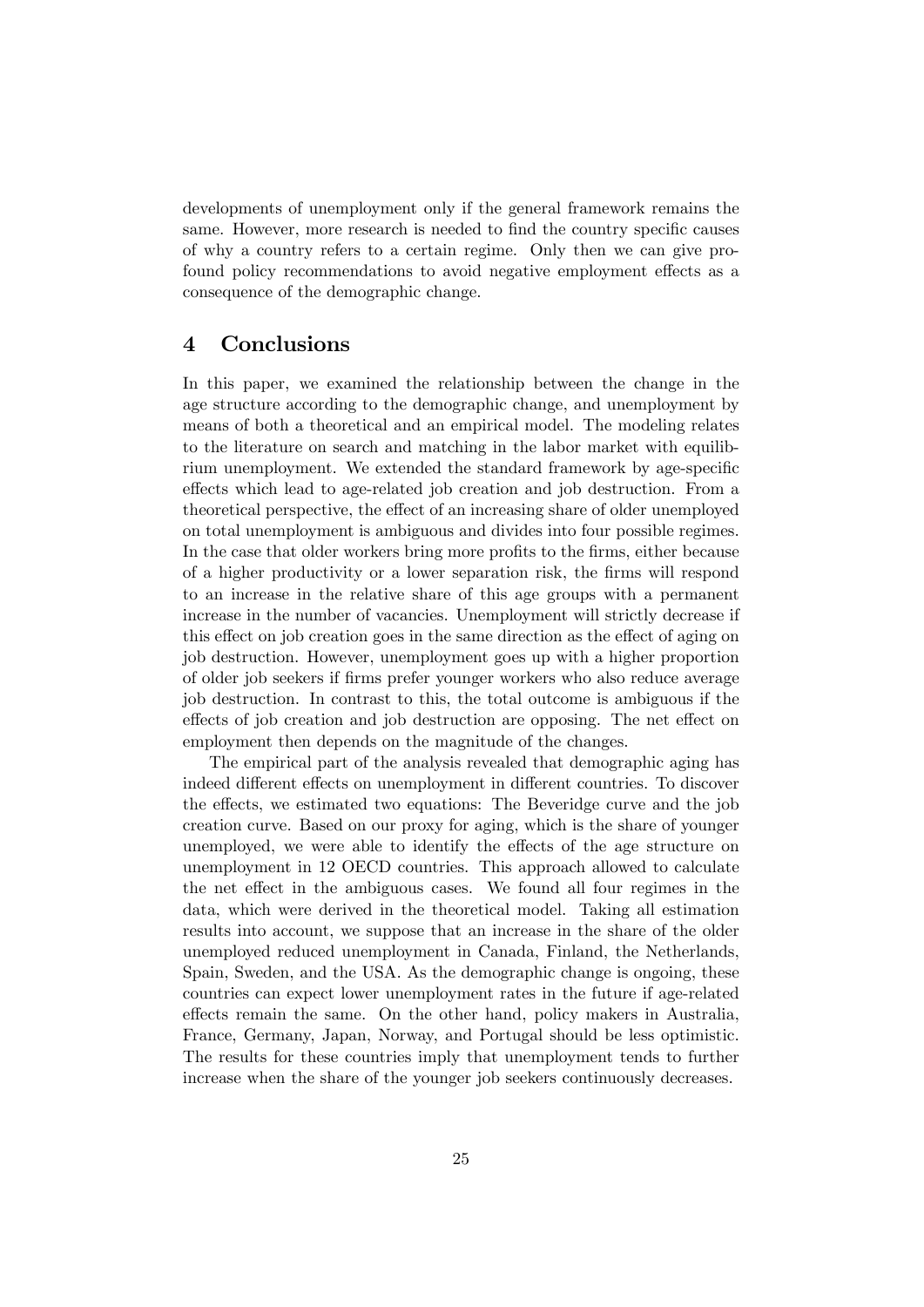### Appendix

*Wage Determination:* Individual with attribute i can be younger  $i = y$ or older  $i = o$ . Firms have information about the worker's age but wages follow from identical bargaining rules. Workers receive  $W_i - U_i$  from a new employment, whereas the firm gets  $J_i$ . According to Nash bargaining the wage satisfies:

$$
w_i = \arg \max \left( W_i - U_i \right)^{\beta} J_i^{1-\beta}.
$$
\n
$$
(20)
$$

The first order condition is

$$
0 = \beta \left( W_i - U_i \right)^{\beta - 1} J_i^{1 - \beta} \frac{\partial W_i}{\partial w_i} + (1 - \beta) J^{-\beta} \left( W_i - U_i \right) \frac{\partial J_i}{\partial w_i}.
$$
 (21)

Solving eq.  $(8)$  for  $W_i$  and differentiation with respect to wages gives:

$$
\frac{\partial W_i}{\partial w_i} = -\frac{\partial J_i}{\partial w_i} = \frac{1}{r + s + \tau_i}.\tag{22}
$$

We use the equation in eq. (21) and have:

$$
\beta \frac{J_i}{r + s + \tau_i} = (1 - \beta) \frac{W_i - U_i}{r + s + \tau_i}.
$$
\n(23)

From this we see that the extra value received by a worker is a factor  $\beta/(1-\beta)$ of the value which remains in the firm:

$$
W_i - U_i = \frac{\beta}{1 - \beta} J_i. \tag{24}
$$

Using the equation in  $(8)$ , and substituting  $J_i$  for  $(11)$  and  $(12)$ , yields:

$$
w_o = (1 - \beta) r U_o + \beta \mu,\tag{25}
$$

$$
w_y = (1 - \beta) r U_y + \beta (\mu + \delta). \tag{26}
$$

Employed workers receive an income that lays between their reservation wage indicated by  $rU_i$  and the full surplus that an employment generates. Both boundary values can be different for older and younger workers.

From eq.  $(3)$  and eq.  $(4)$  we can see that firms evaluate an employment according to  $J_o = (\mu - w_o) / (r + s + \tau_o)$  and  $J_y = (\mu + \delta - w_y) / (r + s + \tau_y)$ . This and (24) yields:

$$
W_o - U_o = \frac{\beta}{1 - \beta} \frac{\mu - w_o}{r + s + \tau_o},\tag{27}
$$

$$
W_y - U_y = \frac{\beta}{1 - \beta} \frac{\mu + \delta - w_y}{r + s + \tau_y}.
$$
\n
$$
(28)
$$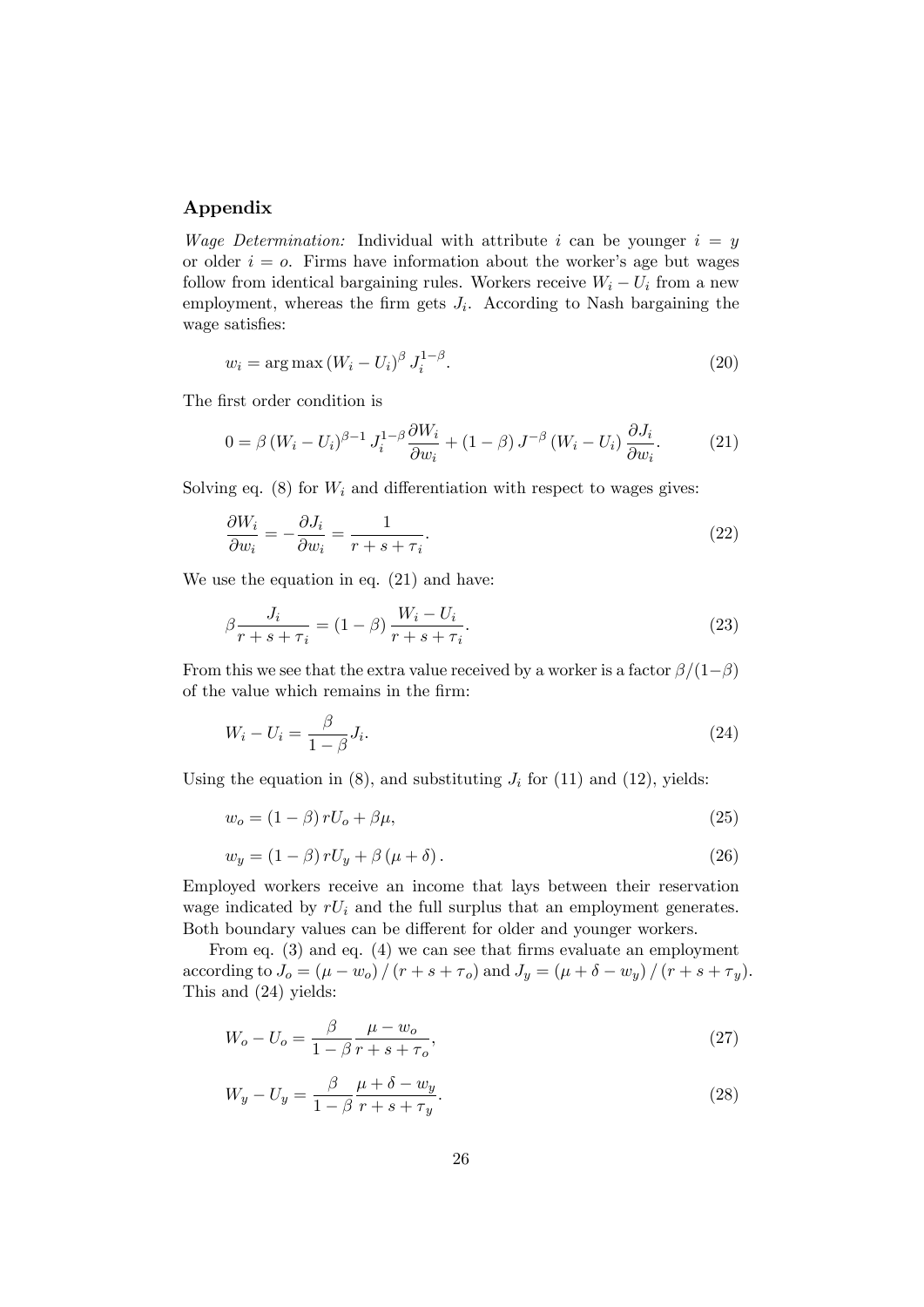Finally, with (7) we have:

$$
rU_o = b + \theta q(\theta) \frac{\beta}{1 - \beta} \frac{\mu - w_o}{r + s + \tau_o},\tag{29}
$$

$$
rU_y = b + \theta q(\theta) \frac{\beta}{1 - \beta} \frac{\mu + \delta - w_y}{r + s + \tau_y}.
$$
\n(30)

From plugging eq. (29) into eq. (25) and eq. (30) into eq. (26) we get the wage equation presented in the text:

$$
w_o = \frac{(1 - \beta) b + \beta \mu \left[1 + \frac{\theta q(\theta)}{r + s + \tau_o}\right]}{1 + \beta \frac{\theta q(\theta)}{r + s + \tau_o}},
$$

$$
w_y = \frac{(1 - \beta) b + \beta \left(\mu + \delta\right) \left[1 + \frac{\theta q(\theta)}{r + s + \tau_y}\right]}{1 + \beta \frac{\theta q(\theta)}{r + s + \tau_y}}.
$$

# 5 References

- Acemoglu, D., 1997, Technology, Unemployment and Efficiency, European Economic Review 41, 525-533.
- Ahituv, A., Zeira, J., 2005, Technical Progress and Early Retirement, Hebrew University of Jerusalem, Department of Economics, Discussion Paper.
- Autor, D.H.; Levy, F.; Murnana, J.R., 2003, The Skill Content of Recent Technological Change: An Empirical Exploration, Quarterly Journal of Economics 118(4), 1279-1334.
- Baker, D.; Glyn, A.; Howell, D.; Schmitt, J., 2002, Labor market institutions and unemployment: A critical assessment of the cross-country evidence, Center for Economic Policy Analysis, Working Paper 2002- 17.
- Baltes, P.B., Lindenberger, U., 1997, Emergence of a Powerful Connection Between Sensory and Cognitive Functions Across the Adult Life Span: A new Window to the Study of Cognitive Aging?, Psychology and Aging 12(1), 12-21.
- Batey, P.; Madden, M., 1999, The Employment Impact of Demographic Change: A Regional Analysis, Papers in Regional Science 78, 69-87.
- Bleakley, H.; Fuhrer, J.C., 1997, Shifts of the Beveridge Curve, Job Matching, and Labor Market Dynamics, New England Economic Review, September/October, 3-19.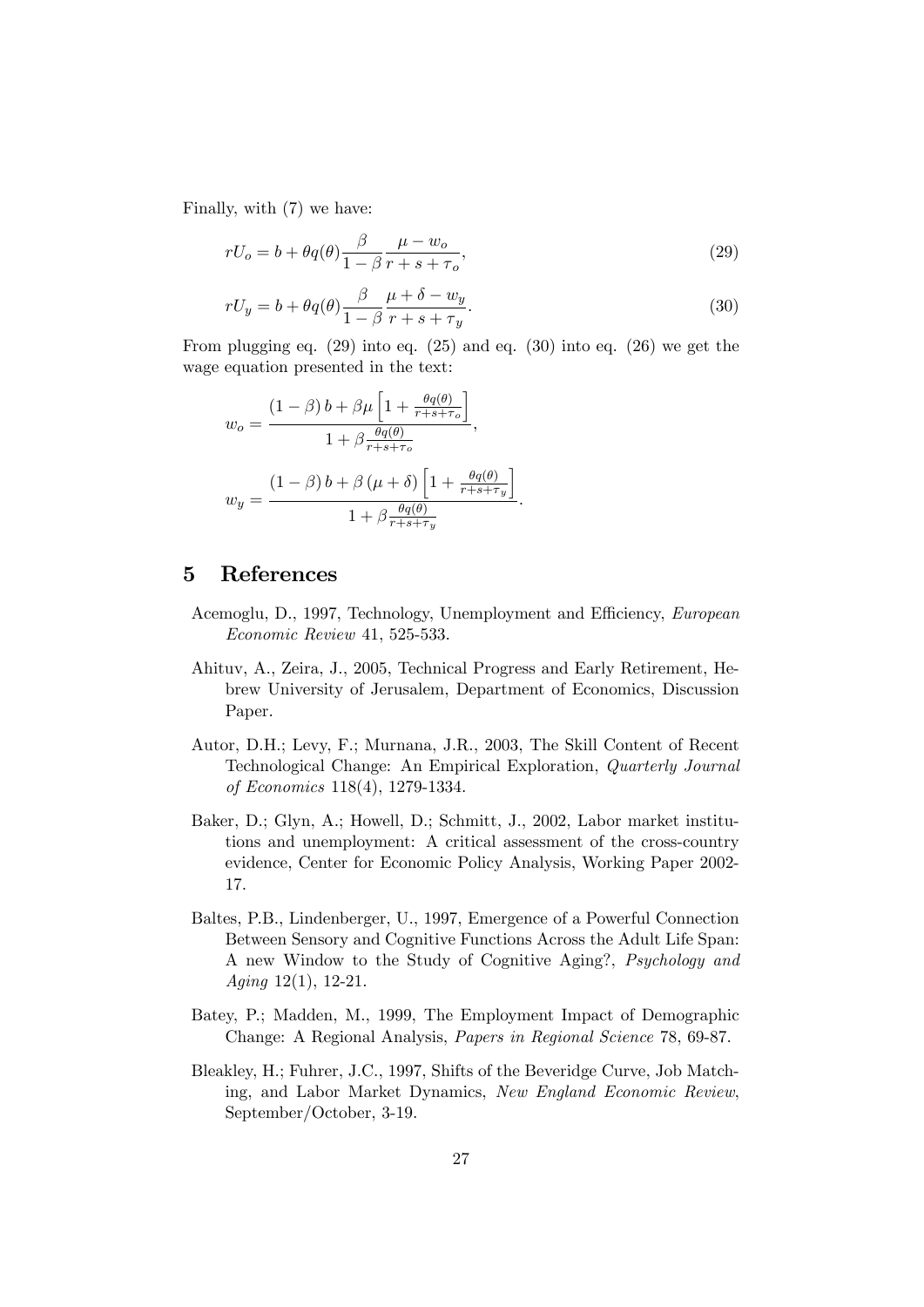- Bloom, D.E.; Canning, D., 2004, Global Demographic Change: Dimensions and Economic Significance, NBER Working Paper Series, No. 10817.
- Börsch-Supan, A., 2003, Labor Market Effects of Population Aging, Labour 17, 5-44.
- Breyer, F.; Stolte, K., 2001, Demographic Change, Endogenous Labor Supply and the Political Feasibility of Pension Reform, Journal of Population Economics 14, 409-424.
- Büsch, V.; Dahl, S.-A.; Dittrich, D.A.V., 2004, Age Discrimination in Hiring Decisions - A Comparison of Germany and Norway, Max Planck Institute for Research into Economic Systems, Discussion Paper No. 2004-14.
- Bureau of Labor Statistics, US Department of Labor, http://www.bls.gov/
- Burgess, S. 1993, A Model of Competition between Unemployed and Employed Searchers: An Application to the Unemployment Outflows in Britain, Economic Journal 103, 1190-1204.
- Charness, G.; Villeval, M.-C., 2007, Cooperation, Competition, and Risk Attitudes: An Intergenerational Field and Laboratory Experiment, IZA Discussion Paper No. 2574.
- Coles, M. and E. Smith, 1996, Cross-Section Estimation on the Matching Function: Evidence from England and Wales, Economica 63, 589-597.
- Daniel, K., Heywood, J. S., 2007, The Determinants of Hiring Older Workers: UK Evidence, Labour Economics 14, 35-51.
- Ehrlich, I.; Kim, J., 2005, Social Security, Demographic Trends, and Economic Growth: Theory and Evidence from the International Experience, NBER Working Paper Series, No. 11121.
- Energy Information Administration, US Government, http://tonto.eia.doe. gov/dnav/pet/pet\_pri\_top.asp
- Haltiwanger, J.C.; Lane, J.I.; Spletzer, J.R., 1999, Productivity Differences Across Employers: The Roles of Employer Size, Age, and Human Capital, American Economic Review 89(2), 94-98.
- Hellerstein, J.K.; David, N.; Troske, K.R., 1999, Wages, Productivity and Workers Characteristics: Evidence From Plant Level Production Function and Wage Equations, Journal of Labor Economics 17, 409-446.
- Hutchens, R.M., 1987, A Test of Lazear's Theory of Delayed Payment Contracts, Journal of Labor Economics 5, 153-170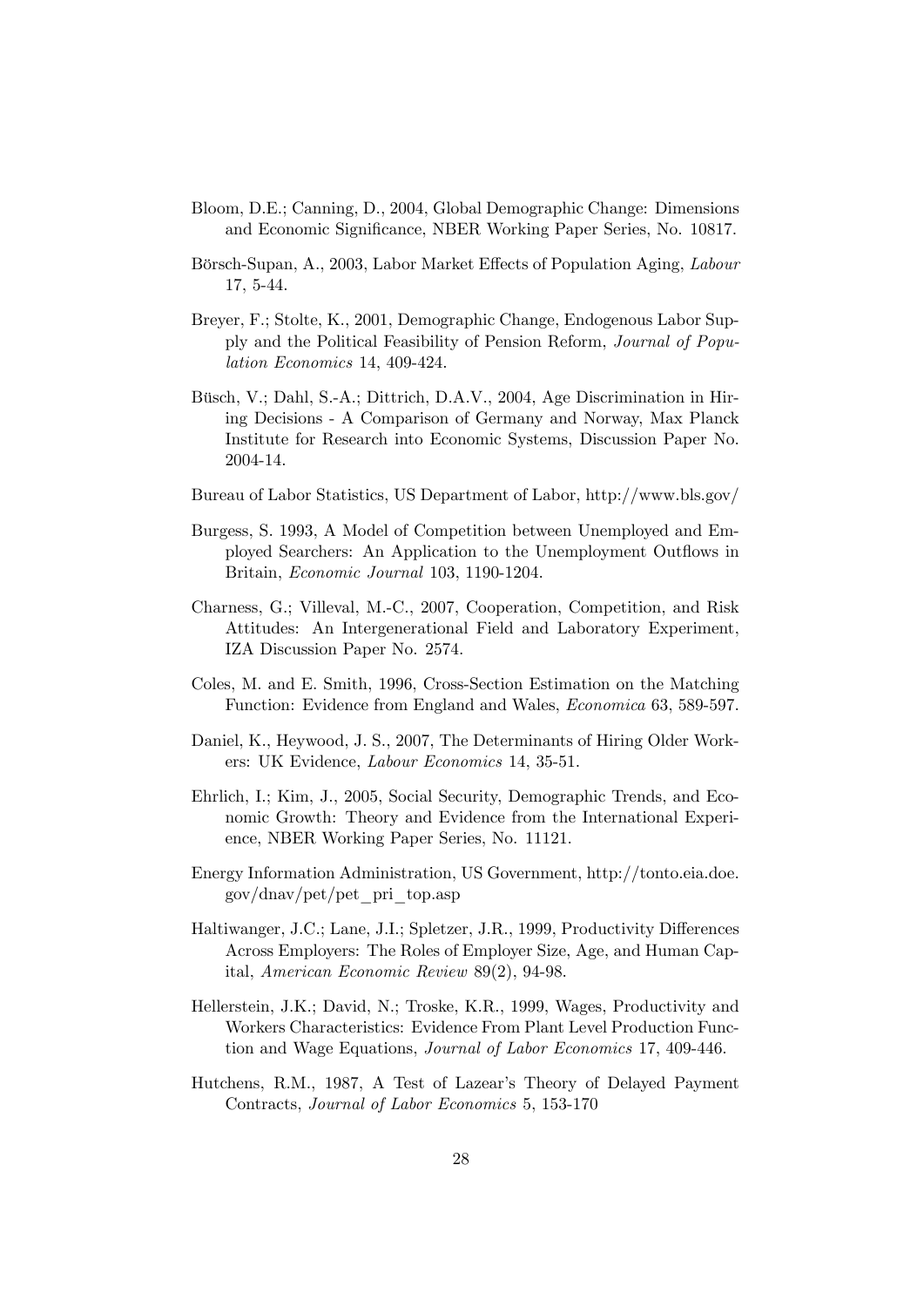- Hutchens, R.M., 1989, Seniority, Wages and Productivity: A Turbulent Decade, Journal of Economic Perspectives 3(4), 49-64.
- Hutchens, R.M., 2001, Employer Surveys, Employer Policies, and Future Demand for Older Workers, Paper prepared for the Roundtable on the Demand for Older Workers, The Brookings Institute.
- Johnson, R.W., Neumark, D., 1997, Age Discrimination, Job Separations and Employment Status of Older Workers: Evidence from Self-Reports, Journal of Human Resources 32, 779-811.
- Johnson, P. and Zimmermann, K.F., 1993, Labour Markets in an Aging Europe, Cambridge Press, Cambridge.
- Katz, L.F.; Krueger, A.B., 1999, The High-Pressure U.S. Labor Market of the 1990s, *Brookings Papers on Economic Activity* 1,  $1-65+82-87$ .
- Kubeck, J.E.; Depl, N. D.; Haslett, T. K.; McDaniel, M. A., 1996, Does Job-Related Training Performance Decline with Age?, Psychology and Aging 11, 92-107.
- Lazear, E.P., 1979, Why is there Mandatory Retirement?, Journal of Political Economy 87 (6), 1261-1284.
- Marimon, R.,Zilibotti, F., 1999, Unemployment vs. Mismatch of Talents: Reconsidering Unemployment Benefits, *Economic Journal* 109, 266-291.
- Miles D., 1999, Modelling the Impact of Demographic Change upon the Economy, Economic Journal 109, 1-36.
- Nickell, S.J.; Nunziata, L., 2002, Labour Market Institutions Database, version 2, Centre for Economic Performance.
- Nickell, S.J.; Nunziata, L.; Ochel, W., 2005, Unemployment in the OECD Since the 1960s: What do we Know?, Economic Journal 115, 1-27.
- Nordström Skans, O., 2005, Age Effects in Swedish Local Labor Markets, Economics Letters 86, 419-426
- OECD Online Database, http://www.oecd.org/statsportal/0,2639,en\_2825 \_293564\_1\_1\_1\_1\_1,00.html
- Petrongolo, B. and Pissarides, C. A., 2001, Looking into the Black Box: A Survey of the Matching Function, Journal of Economic Literature 39 (2), 390-431.
- Pissarides, C. A., 2000, Equilibrium Unemployment Theory, MIT Press, Cambridge MA.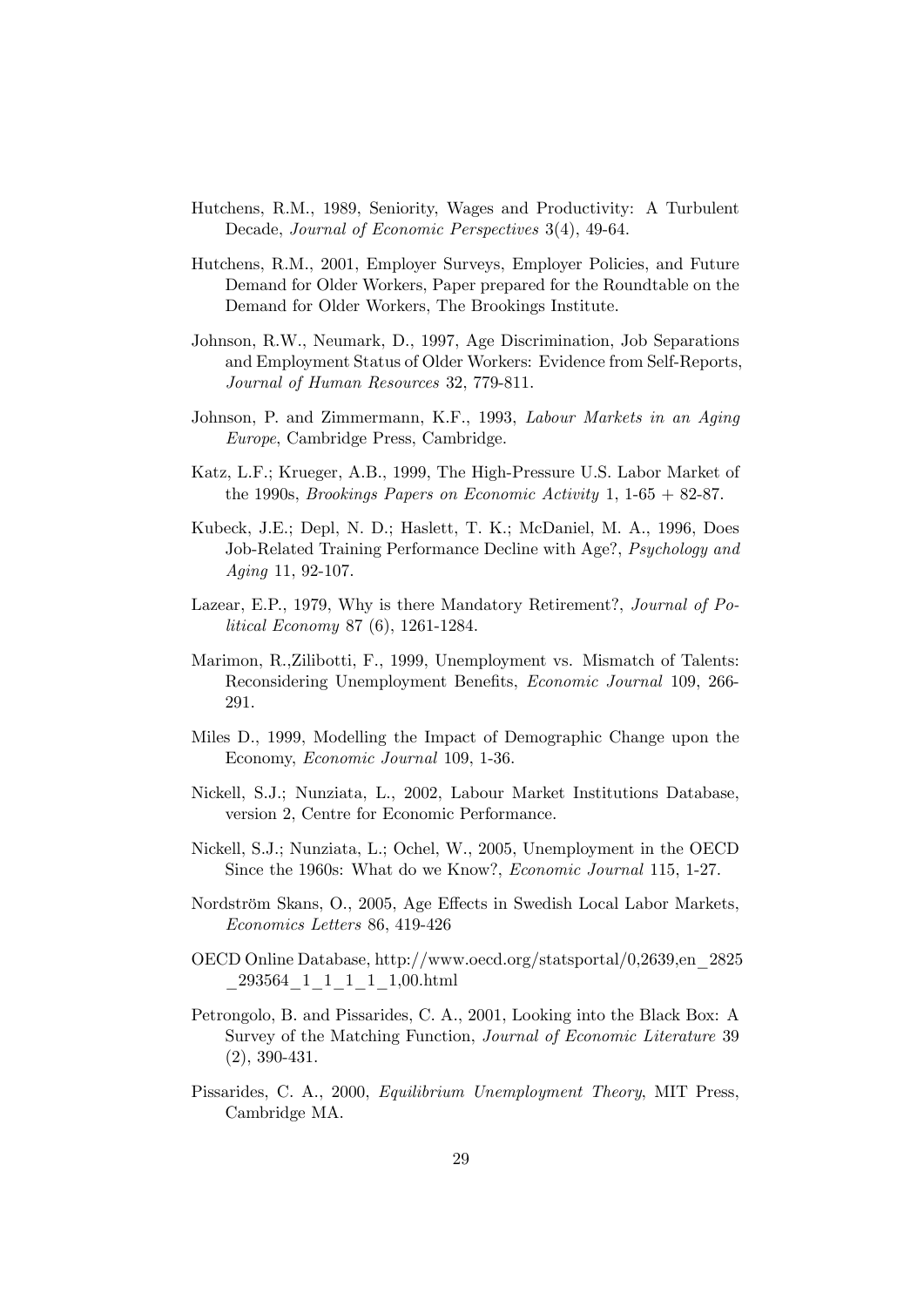- Pissarides, C.A. and J. Wadsworth, 1994, On-the-Job Search: Some Empirical Evidence from Britain, European Economic Review 38, 385-401.
- Shimer, R., 1998, Why is the U.S. Unemployment Rate so Much Lower?, in B. Bernacke and J. Rotemberg eds, NBER Macroeconomics Annual, XIII, Cambridge, MA: MIT Press, 11-61.
- Shimer, R., 2001, The Impact of Young Workers on the Aggregate Labor market, Quarterly Journal of Economics 116 (3), 969-1007.
- Shimer, R., 2005, The Cyclical Behavior of Equilibrium Unemployment and Vacancies, American Economic Review 95 (1), 25-49.
- Sneddon Little, J.; Triest, R.K., 2002, The Impact of Demographic Change on U.S. Labor Markets, New England Economic Review, First Quarter 2002, 47-68.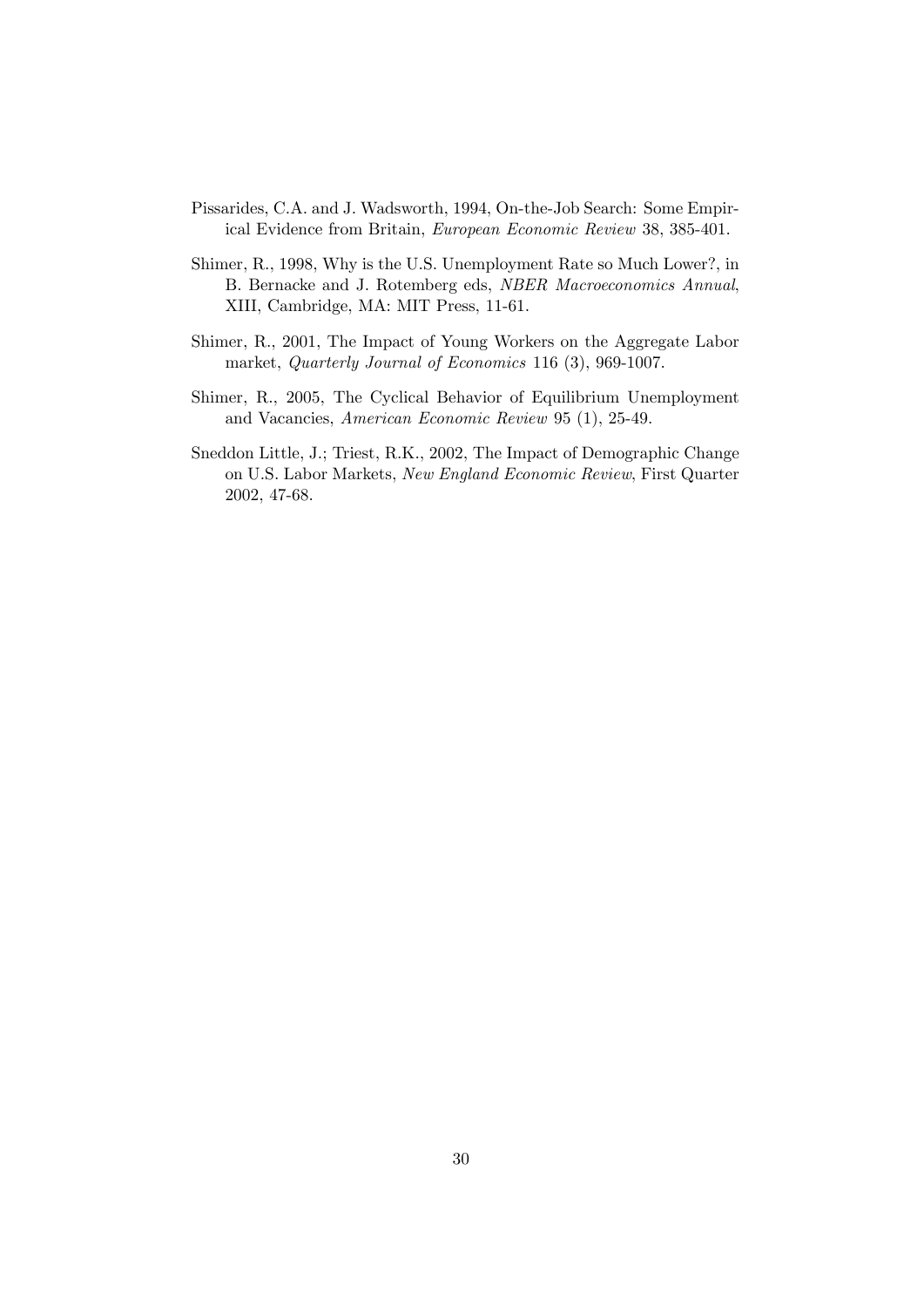|                       | BC                  |         |                     | $\rm JC$ |                                |         |                      |         |
|-----------------------|---------------------|---------|---------------------|----------|--------------------------------|---------|----------------------|---------|
|                       | Panel               |         | Panel IV            |          | Panel                          |         | Panel IV $\,$        |         |
| constant              | $1.578^{\ddagger}$  | (0.288) | $0.211\,$           | (0.419)  | $-3.945^{\ddagger}$            | (1.079) | $-4.737^{\ddagger}$  | (1.343) |
| $\log(u_{it-1})$      | $0.583^{\ddagger}$  | (0.026) | $0.550^{\ddagger}$  | (0.032)  |                                |         |                      |         |
| $\log(\theta_{it-1})$ |                     |         |                     |          | $0.593^{\ddagger}$             | (0.044) | $0.536^{\ddagger}$   | (0.050) |
| $\log(v_{it})$        | $-0.216‡$           | (0.010) | $-0.231^{\ddagger}$ | (0.013)  |                                |         |                      |         |
| $b_{it}$              | $-0.087$            | (0.078) | $-0.036$            | (0.110)  | 0.272                          | (0.289) | 0.223                | (0.344) |
| $ud_{it}$             | $1.243^{\ddagger}$  | (0.169) | $1.793^{\ddagger}$  | (0.213)  | $-0.025$                       | (0.503) | $-0.921^{\sharp}$    | (0.563) |
| $bc_{it}$             | $0.025\,$           | (0.017) | $0.063^{\ddagger}$  | (0.022)  | $-0.106^{\dagger}$             | (0.053) | $-0.070$             | (0.059) |
| $ep_{it}$             | $-0.290^{\ddagger}$ | (0.080) | $-0.256^{\dagger}$  | (0.107)  | $1.966^{\ddagger}$             | (0.290) | $2.017^{\ddagger}$   | (0.333) |
| $r_{it}$              | $-0.095$            | (0.144) | $0.174\,$           | (0.162)  | $-1.551^{\dagger}$             | (0.660) | $-0.485$             | (0.699) |
| $gdp_{it}$            | $-1.615^{\ddagger}$ | (0.121) | $-1.293^{\ddagger}$ | (0.143)  |                                |         |                      |         |
| $oil_{it}$            |                     |         |                     |          | $-0.112^{\ddagger}$            | (0.023) | $-0.135^{\ddagger}$  | (0.025) |
| $cp_{it}$             |                     |         |                     |          | $-0.017$                       | (0.225) | $-0.093$             | (0.257) |
| $e pro_{it}$          | $-2.250^{\ddagger}$ | (0.272) | $-2.160^{\ddagger}$ | (0.304)  | $4.499^{\ddagger}$             | (0.911) | $5.932^{\ddagger}$   | (1.045) |
| $trend_t$             | $0.014^{\ddagger}$  | (0.272) | $0.022^{\ddagger}$  | (0.002)  | $-0.019^{\ddagger}$            | (0.006) | $-0.025^{\ddagger}$  | (0.007) |
| $\tilde{p}_{aus,t}$   | $-0.562^{\ddagger}$ | (0.208) | $-0.448^{\sharp}$   | (0.250)  | 0.663                          | (1.093) | 0.920                | (1.191) |
| $\tilde{p}_{can,t}$   | $2.057^{\ddagger}$  | (0.269) | $3.233^{\ddagger}$  | (0.435)  | $2.468^{\dagger}$              | (1.112) | $3.615^{\ddagger}$   | (1.326) |
| $\tilde{p}_{fin,t}$   | $0.696^{\dagger}$   | (0.341) | $1.472^{\ddagger}$  | (0.542)  | $-1.830^{\dagger}$             | (0.906) | $-2.948^{\ddagger}$  | (1.098) |
| $\tilde{p}_{fra,t}$   | $-1.373^{\ddagger}$ | (0.308) | $-1.319^{\ddagger}$ | (0.443)  | $3.024^{\ddagger}$             | (1.252) | $3.123^{\dagger}$    | (1.461) |
| $\tilde{p}_{ger,t}$   | $-0.703^{\ddagger}$ | (0.262) | $-0.925^{\ddagger}$ | (0.383)  | $-4.797^{\ddagger}$            | (0.689) | $-3.436‡$            | (1.081) |
| $\tilde{p}_{jap,t}$   | $-2.247^{\ddagger}$ | (0.467) | $-0.104$            | (0.825)  | $1.197\,$                      | (1.775) | $14.930^{\ddagger}$  | (3.369) |
| $\tilde{p}_{net,t}$   | $-1.144^{\ddagger}$ | (0.441) | $-0.135$            | (0.707)  | $-7.015^{\ddagger}$            | (1.673) | $-4.110^{\sharp}$    | (2.256) |
| $\tilde{p}_{nor,t}$   | $-2.678^{\ddagger}$ | (0.670) | $-1.134$            | (1.317)  | $-1.434$                       | (2.156) | $-5.211$             | (3.314) |
| $\tilde{p}_{por,t}$   | $-1.186^{\ddagger}$ | (0.304) | $-1.103^{\ddagger}$ | (0.438)  | $\,0.364\,$                    | (1.024) | $1.930\,$            | (1.404) |
| $\tilde{p}_{spa,t}$   | $3.581^{\ddagger}$  | (0.916) | $8.089^{\ddagger}$  | (1.661)  | $-17.811^{\ddagger}$ $(4.206)$ |         | $-34.486^{\ddagger}$ | (5.437) |
| $\tilde{p}_{swe,t}$   | $0.905^{\ddagger}$  | (0.281) | $1.280^{\ddagger}$  | (0.383)  | $-4.672^{\ddagger}$            | (0.700) | $-3.126^{\ddagger}$  | (0.814) |
| $\tilde{p}_{usa,t}$   | $1.972^{\ddagger}$  | (0.408) | $3.464^{\ddagger}$  | (0.870)  | $2.021\,$                      | (1.478) | $4.215^{\dagger}$    | (1.827) |
| adj. $\mathbb{R}^2$   | 0.993               |         | $\,0.993\,$         |          | 0.977                          |         | $0.977\,$            |         |
| LLC                   | $-9.725$            | (0.000) | $-9.706$            | (0.000)  | $-12.105$                      | (0.000) | $-12.271$            | (0.000) |
| ADF-Fischer           | 125.246             | (0.000) | 124.995             | (0.000)  | 162.407                        | (0.000) | 169.945              | (0.000) |
| Sargan Test           |                     |         | $15.869^{b}$        |          |                                |         | $30.960^{b}$         |         |
| J-Statistic           |                     |         | $13.640^{b}$        |          |                                |         | $25.143^{b}$         |         |
| $R^2$ 1. stage        |                     |         | 0.908               |          |                                |         | $\,0.962\,$          |         |

Table 2: Estimation results for the Beveridge curve and job creation curve

Notes: All regressions with fixed effects, observations:  $BC = 276$  (period 1977-1999) and  $JC = 264$  (period 1978-1999),  $\frac{1}{4}$ ,  $\frac{1}{4}$  = 1%, 5%, 10% significance level,  $\flat$  = null hypothesis of exogeneity is not rejected, for unit root tests probability of unit root are provided in parenthesis, LLC = Levin Lin and Chu t-test, instruments: working-age population-share of the young and employment population share of the young.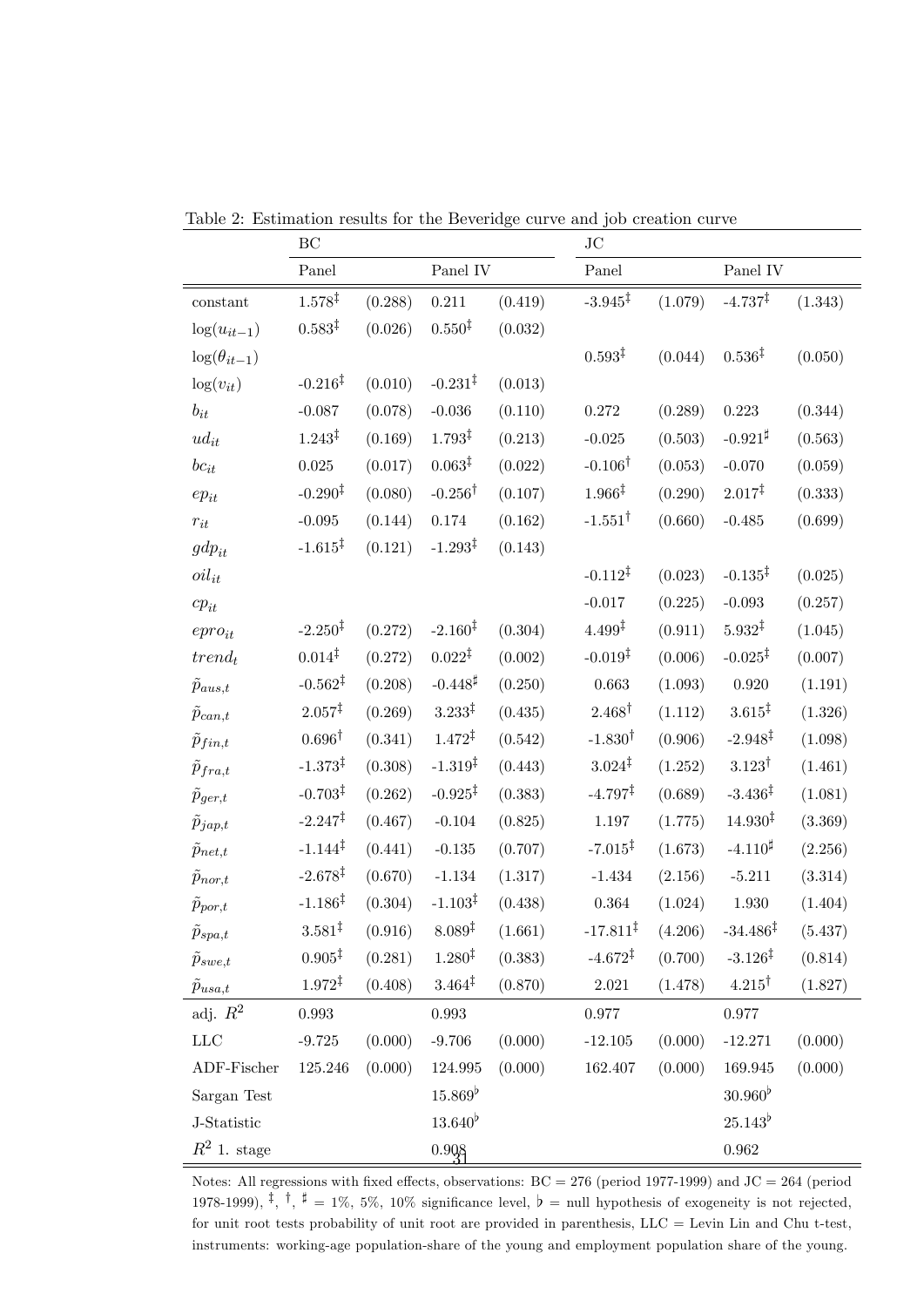

Figure 4: Unemployment rates with and without aging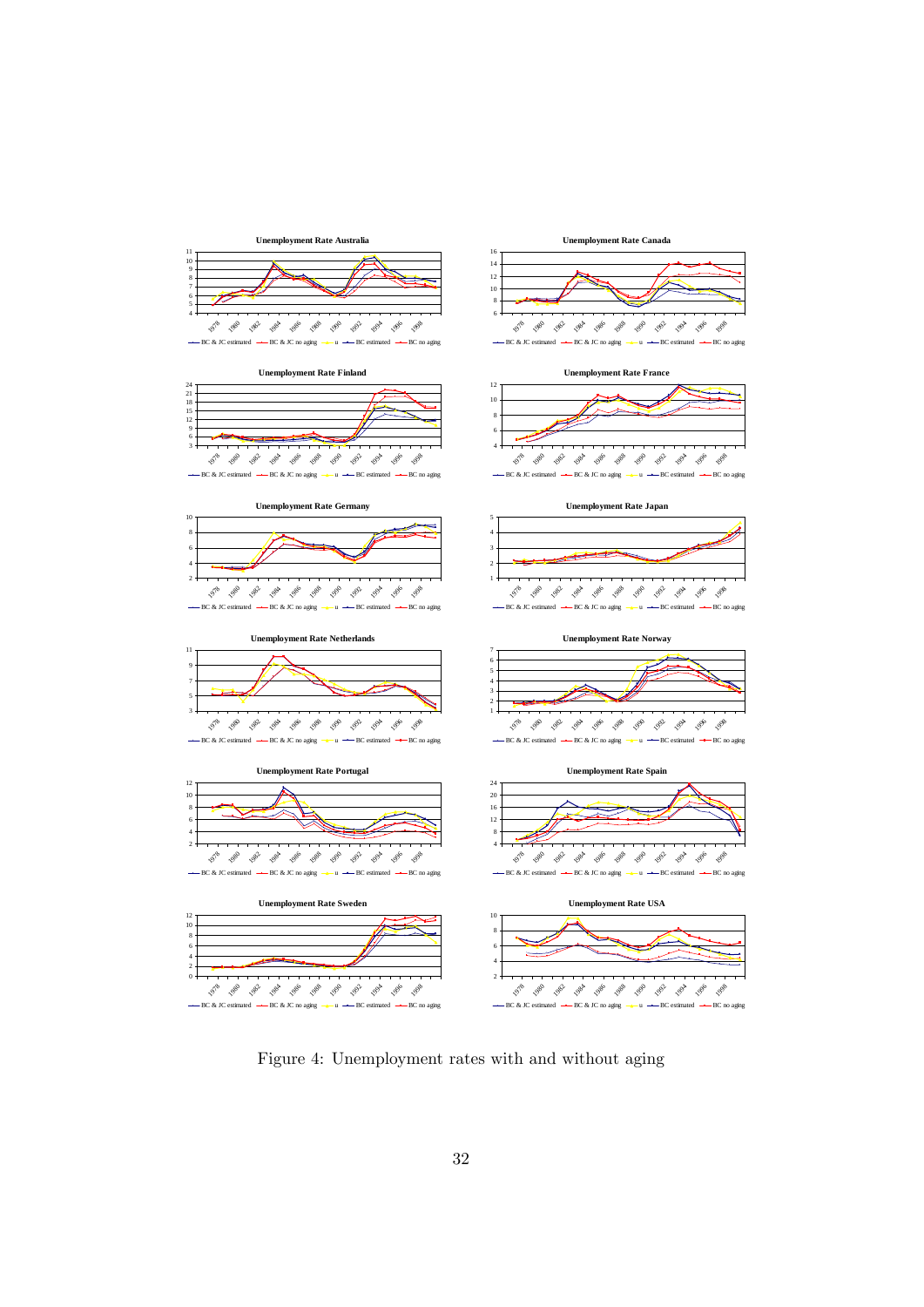|             | direct (BC)    |               | indirect $(JC)$  | total                          | regime         |
|-------------|----------------|---------------|------------------|--------------------------------|----------------|
| Australia   | $+^{\sharp}$   | $\geq$        |                  |                                | 1              |
| Canada      | —‡             | $\gt$         | $+^{\ddagger}$   |                                | $\overline{2}$ |
| Final and   | —‡             | $\gt$         | $-\ddagger$      |                                | 3              |
| France      | $+^{\ddagger}$ | $\geq$        | $+$ <sup>†</sup> |                                | $\mathbf{1}$   |
| Germany     | $+^{\ddagger}$ | >             | $-\ddagger$      | $\hspace{.1cm} +\hspace{.1cm}$ | $\overline{4}$ |
| Japan       | $\pm$          | $\,<\,$       | $+^{\ddagger}$   |                                | 1              |
| Netherlands | $\pm$          | $\,<\,$       | — ‡              |                                | $\overline{4}$ |
| Nor way     | $\pm$          | $\gt$         |                  |                                | $\overline{4}$ |
| Portugal    | $+^{\ddagger}$ | $\gt$         |                  |                                | 1              |
| Spin        | —‡             | $\gt$         | -‡               |                                | 3              |
| Sweden      | —‡             | $\mathcal{P}$ | -‡               |                                | 3              |
| USA         | —‡             | $\geq$        |                  |                                | $\overline{2}$ |

Table 3: Changes in the equilibrium unemployment rate due to aging

Notes:  $\frac{1}{7}$ ,  $\frac{1}{7}$  = 1%, 5%, 10% significance level.